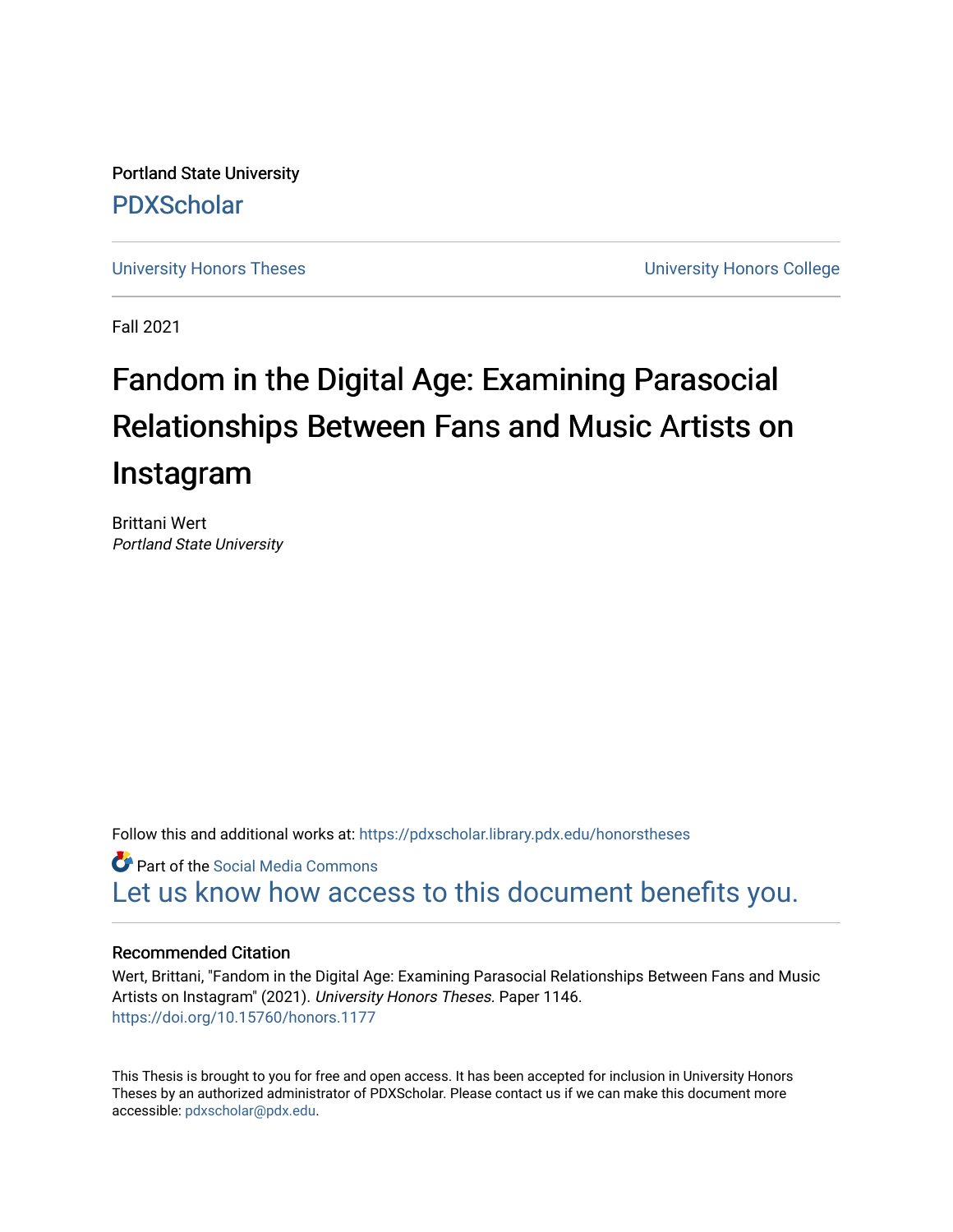# Fandom in the Digital Age: Examining Parasocial Relationships Between Fans and Music Artists on Instagram

by

Brittani Wert

An undergraduate honors thesis submitted in partial fulfillment of the

requirements for the degree of

Bachelor of Arts

in

University Honors

and

Communication Studies

Thesis Adviser

Dr. Erin Spottswood

Portland State University

2021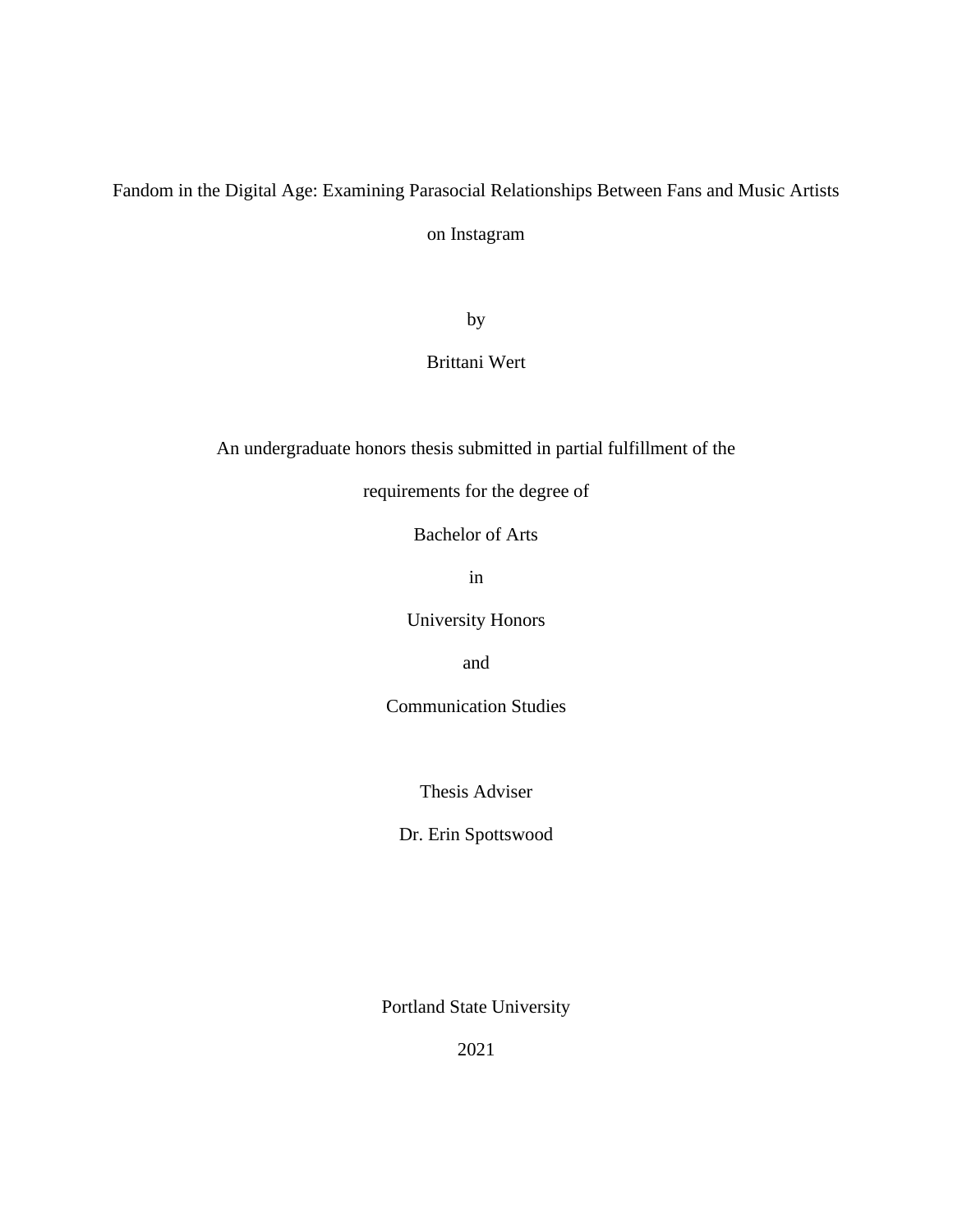# **Abstract**

With the rise of social media as a cultural staple in entertainment industries such as music, Instagram changes the landscape of the artist-fan connection and muddles the boundaries of parasocial relationships in a digital space. While a wealth of research exists on how fans perceive mediated relationships, the perspective of the artist and how they navigate this connectivity is missing from the discourse. This study builds on the current literature surrounding mediated artist-fan interactions and examines how music artists use Instagram to build strong, loyal relationships with fans through the lens of parasocial relationships. Through interviews with upand-coming artists and music industry professionals, this study concluded that in using Instagram to build valuable fan connections, artists view online interactions as mutually beneficial for fans and themselves, and build a community around their music through self-disclosure and providing more valuable content to followers. While these parasocial relationships crafted through Instagram may not grant fans full access to their favorite artists, the opportunity for artists to engage with their fans can still blur the boundaries of a true parasocial relationship.

*Keywords:* parasocial relationships, music artists, Instagram, social media, loyalty, music industry

#### **Introduction**

In the current age of technology, social media users are more connected than ever in the dynamic online world. Platforms like Instagram bridge the gap between music artists and fans and emphasize the ever-growing importance of building and nurturing a fan base online. While every artist and fan base may have varying experiences with social media, it is clear that social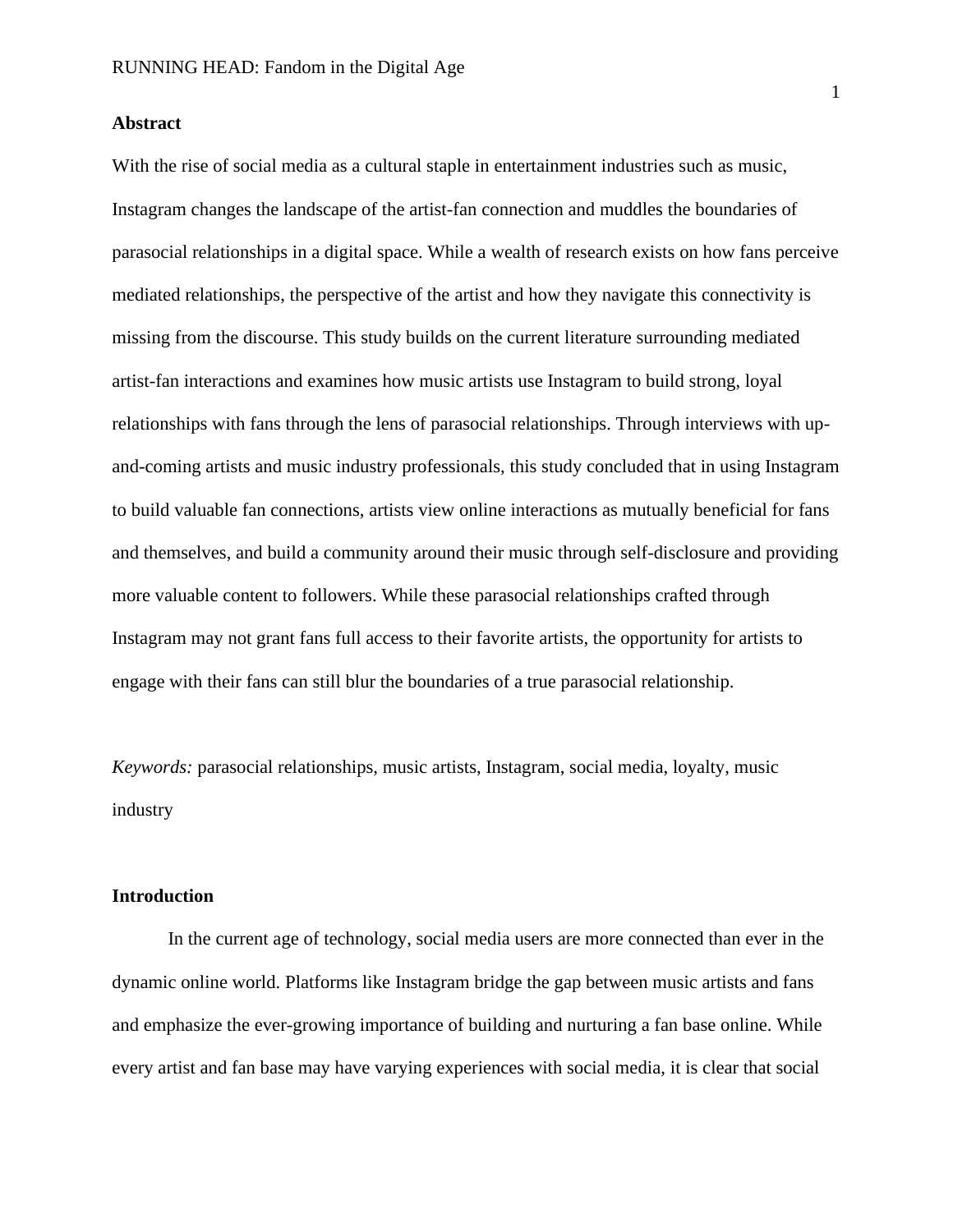media continues to change the landscape of the artist-fan connection and muddle the boundaries of these parasocial relationships. As Willy Perez-Feria, a music producer and songwriter, claims, artists can't be successful "in the 21st century without having some commitment to connecting to their fans. [They] cannot be an artist and ignore social media, that's how powerful social media has become in the music world" (Garcia, 2016, p. 68). While a wealth of research exists on how fans perceive mediated relationships, the perspective of the artist and how they navigate this connectivity is missing from the discourse. This study aims to build on the current literature surrounding mediated artist-fan interactions and examine how music artists use Instagram to connect and build loyal relationships with their fanbase.

#### **Literature Review**

Initially coined by researchers Horton and Wohl in 1956, a parasocial relationship (PSR) is defined as a one-way mediated relationship where the audience experiences the illusion of a personal relationship with a media personality (Reinikainen et al., 2020). Though examined initially through the lens of television, this concept has since grown to include relationships formed in online spaces. The concept of parasocial relationships has become prominent with the rise of celebrity and influencer culture on social media. These platforms allow followers to connect with their favorite users more personally as celebrities share their daily lives and allow celebrities to connect more regularly with their fans. This ultimately bridges the gap between the two groups. This concept can also be seen in the interactions between music artists and fans on social media as the music industry moves through the digital space and artists become more in tune with online fan engagement. The internet and social media have created an abundance of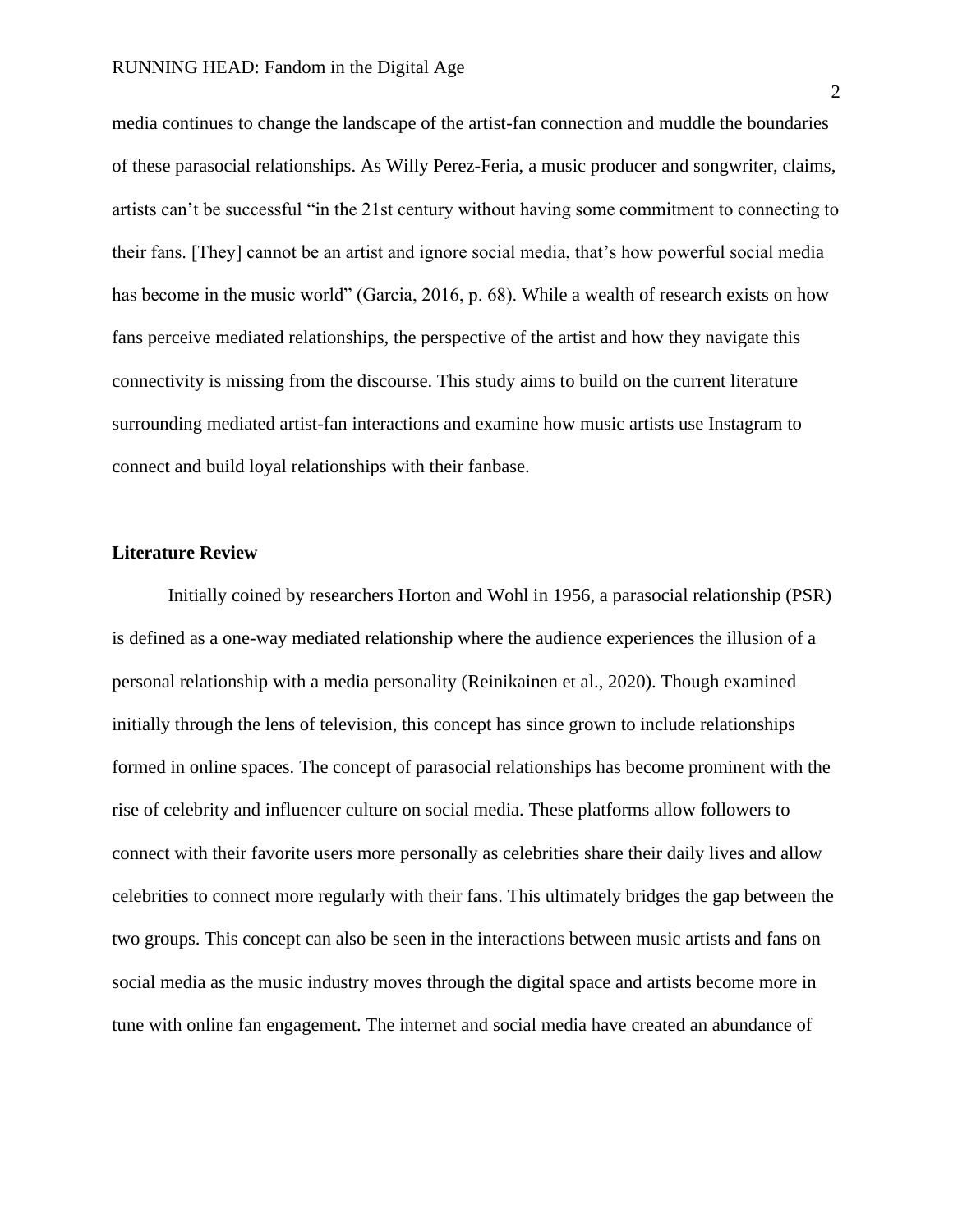new possibilities for artists to promote themselves and their music, expand their fanbase, and share music without the restrictions of physical formats.

While there is a wealth of literature examining the fan's perspective of PSRs with artists, there is a significant gap in research from the artist's perspective of parasocial relationships with fans (Baym, 2013). The small number of current findings show that social media has evolved the communication between artists and their audience, blurring the line between fan and friend in some instances (Baym, 2013). Artists have to manage an evolving set of boundaries and accessibility while engaging with their dynamic digital fanbase. Social media interactions have challenged the power separation of fan and artist, placing fans in the role of "relational partners" (Baym, 2013, p. 313). Fans can provide motivation for the artist and help build a community around the music; these interactions can be just as beneficial for artists as they are for fans.

Despite this shift of power, there is still some argument about the true reciprocity that can be achieved in these artist-fan relationships. Though some research argues that social media increases interactivity, two-way communication is still generally infrequent due to the volume of fans online, so artists and fan relationships should still fall into the parasocial category rather than a more intimate connection (Ledbetter  $\&$  Redd, 2016). To acknowledge the complex dynamic of mediated communication, Garcia (2016) created the term "semi-reciprocal interaction" to better describe the interactivity that social media affords between fans and artists. Because traditional media allows for no reciprocity as fans cannot respond directly to the artist, and limits of access deny a genuinely reciprocal relationship, social media affords some reciprocity because of the ability to send and receive messages.

# *Instagram*

3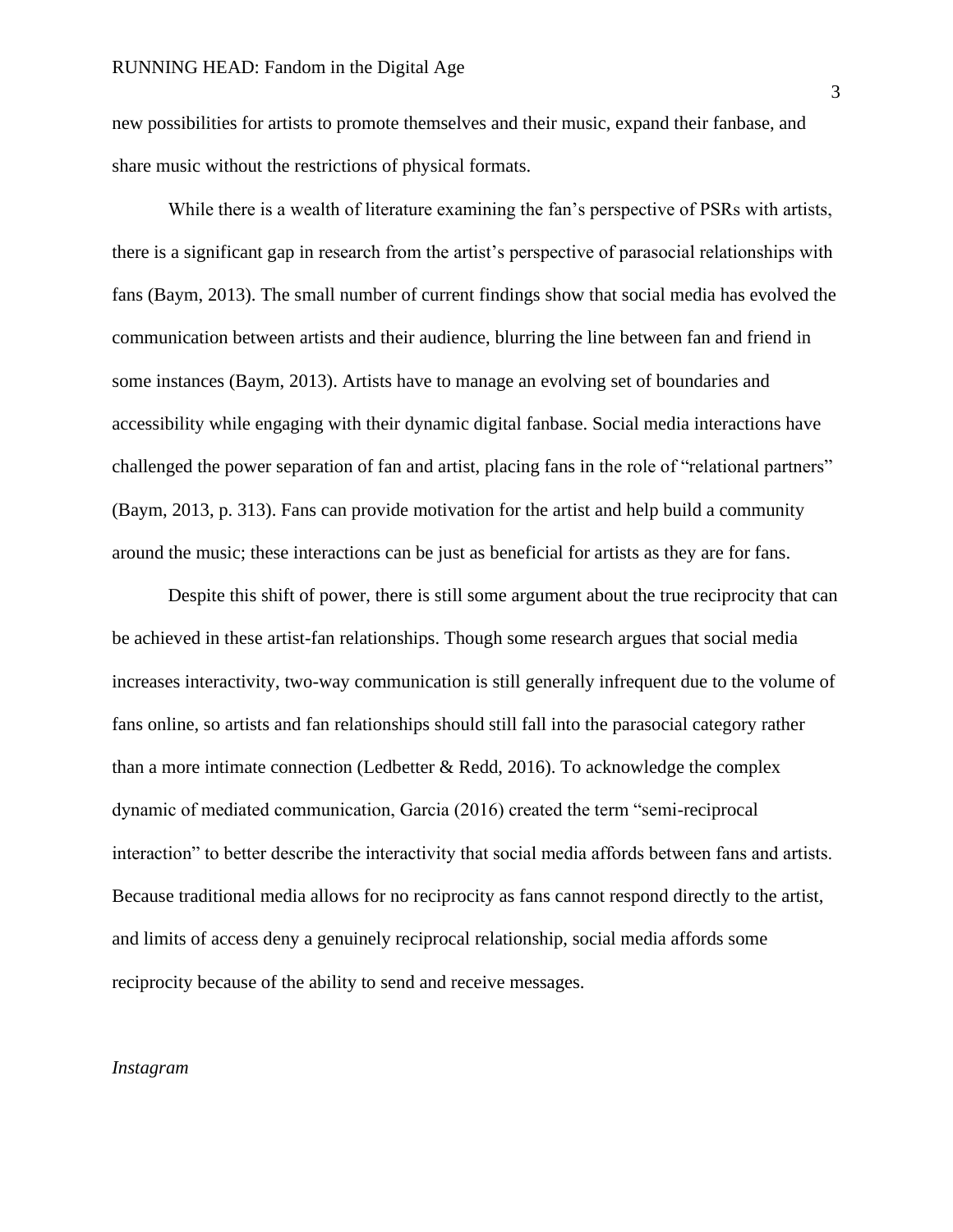Instagram is a social media platform focused on photo-sharing that launched in October 2010 (Blystone, 2020). With over one billion users worldwide and 112 million in the United States alone as of 2020, Instagram is a massive platform to connect with users and celebrities of all demographics (Tankovska, 2021). As of July 2021, 25.7% of users in the United States were aged 18 to 24, and 31.4% of users were aged 25 to 34 (*Distribution of Instagram users...by age group,* 2021). 57.9% of these users identified as female, and 42.1% identified as male (*Distribution of Instagram users… by gender,* 2021).

Instagram contains various features that allow for a range of content to be posted and many ways to interact with other users. The most prominent feature of Instagram is the static, infeed posts that live on a user's profile and make up the general news feed of posts shown to a user. A second content sharing feature is Instagram Stories, which take a more ephemeral approach where users can post content that is only available for other users to see for 24 hours and does not impact their in-feed posts. Stories can be edited with text, stickers, GIFs, or filters, and users can add things such as music, a location, the temperature, or mention another user by their username. Users can interact with content and others by liking posts, commenting on posts, replying to Stories, and using direct messaging (DM) to talk to specific users. In a March 2020 study examining Instagram activity from users in the US, 42% of participants said they watched other people's Instagram Stories in the past month, and 39% of participants said they scrolled through their feeds for posts from friends or accounts they were following (*Most popular Instagram activities,* 2021).

*Social Media in the Music Industry*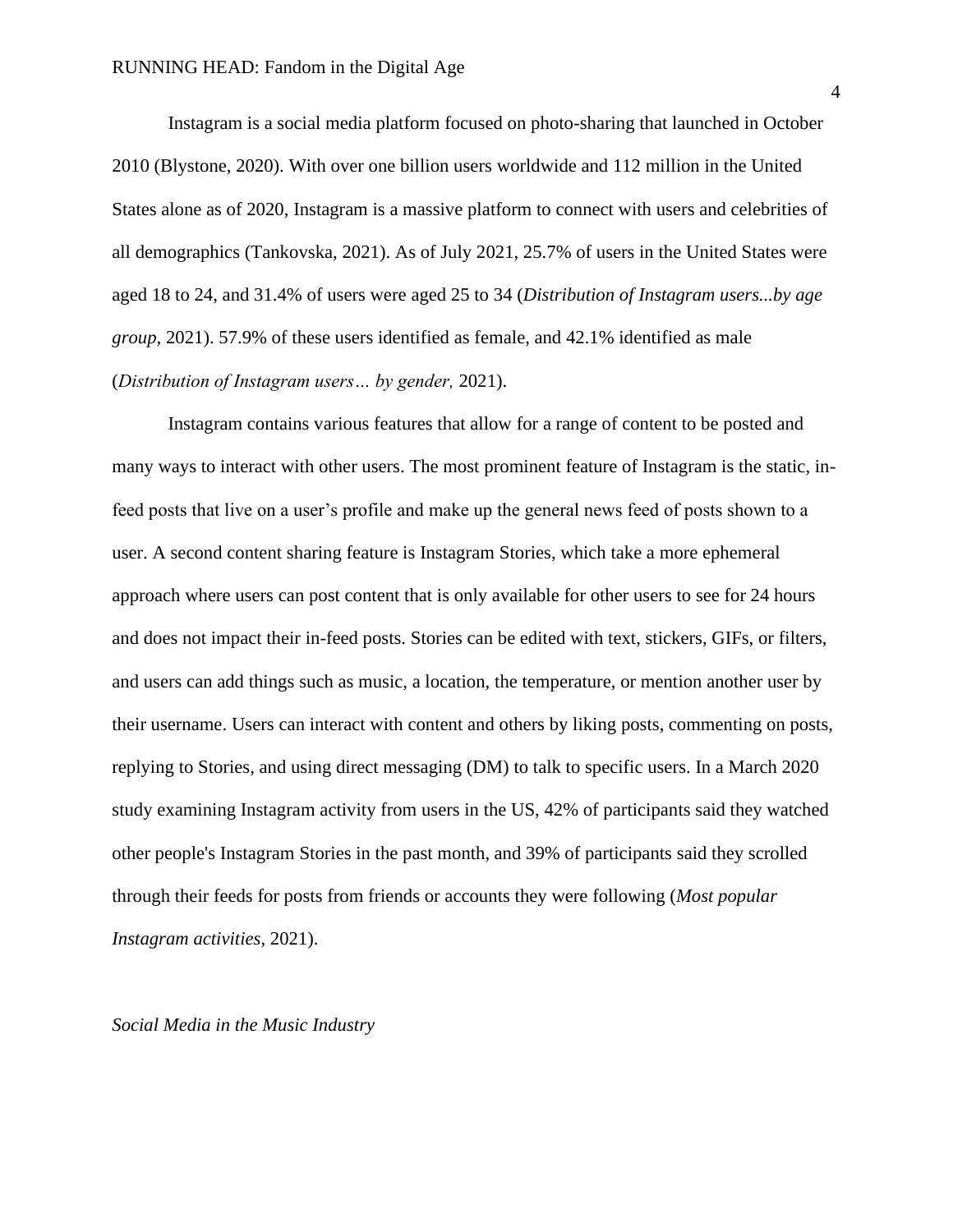As social media becomes an integral part of modern society and culture, it also permeates the music industry and can become a crucial part of an artist's marketing strategy. One study of artists in the Netherlands explored how artists at different levels in their careers use social media and other tools to market their music and generate revenue. The study found that independent artists, those without a traditional record label behind them, are more likely to use and benefit from social media and the live music industry to build and manage fan relationships (Leenders et al., 2015). Utilizing social media means that a smaller artist can start to build a supporter base in a way that is much less expensive and more accessible than traditional marketing methods, which is desirable as they don't yet have the money and access to more extensive networks that would come with a record label. And for artists that do have the support of a record label behind them, the use of social media is even more significant as they will have funding and connections to grow a fan base even quicker (Leenders et al., 2015). Social media is beneficial from a marketing and sales perspective, so fostering PSRs to develop that fan base in the digital space is profitable and worthwhile for an artist's success.

Garcia (2016) also highlights that social media can provide the opportunity for artists to grow and reach new audiences like never before, increase brand awareness by digital word-ofmouth, gather data about followers, and promote new music quickly and effectively to fans. Fan participation and interaction allow musicians to bring fans into their world of music, thereby increasing fan loyalty and eventually revenue (Garcia, 2016).

#### *Self-Disclosure*

Self-disclosure, or the "voluntary sharing of personally relevant information such as feelings, thoughts, values, and beliefs," also becomes a prominent element of content to focus on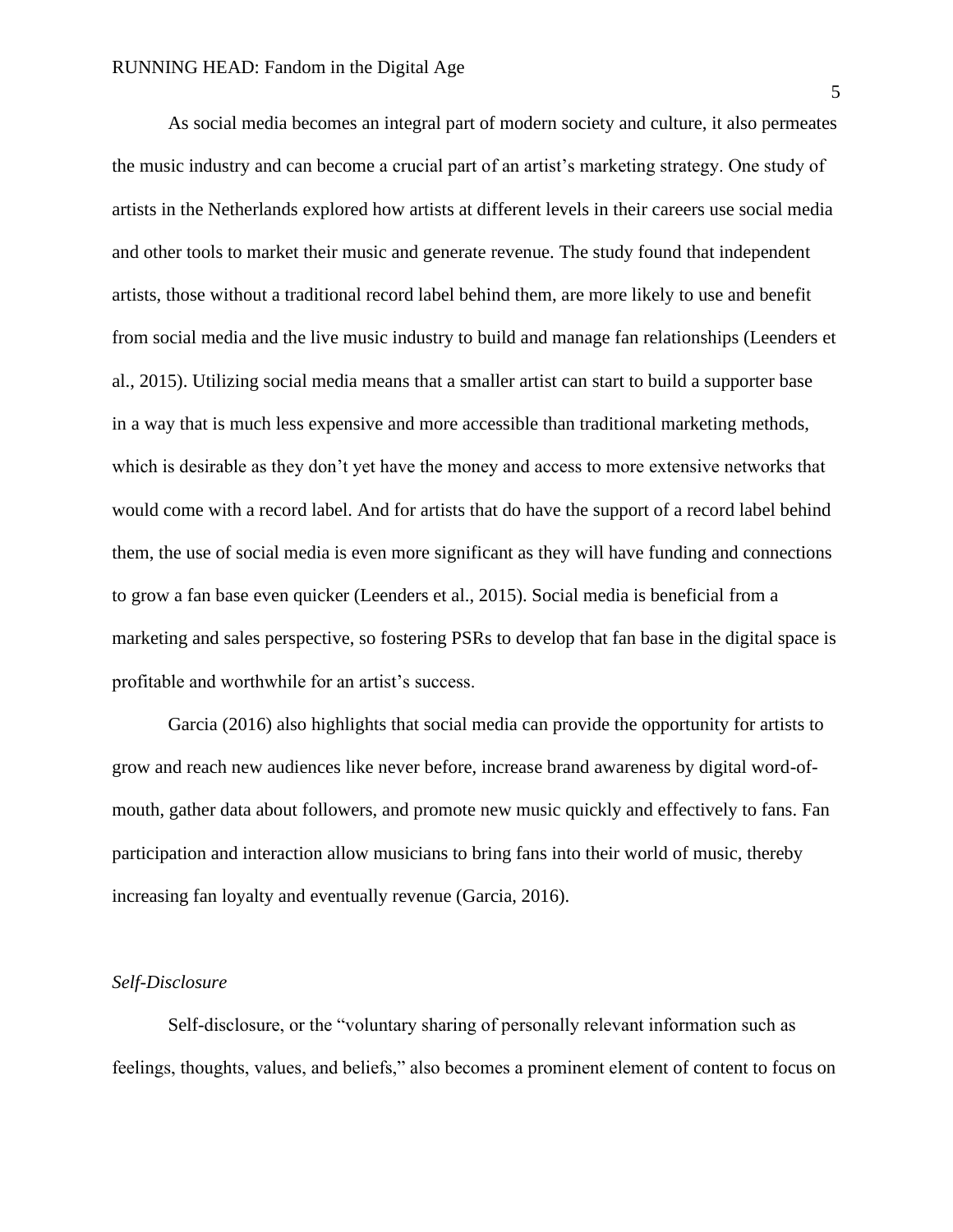in building parasocial relationships (Kim & Song, 2016, p. 571). Stemming from the concept of Social Penetration Theory, humans are shaped by layers of information, from peripheral layers involving demographic information to central layers like personal values. And when one reveals these layers to other people, that self-disclosure aids in building a relationship (Kim & Song, 2016). Research from 2013 shows that 53% of people say that "the more an artist shares online about themselves, the closer they feel to them," and more than 75% of Millennials connect more with artists who are more open (Garcia, 2016, p. 68). One study of celebrities on Twitter argues that one's professional and personal self-disclosure creates the feeling of a more substantial social presence, and thus a stronger parasocial interaction from the fan's perspective (Kim & Song, 2016). This implies that celebrities self-disclosing online, both personally or professionally, can see more favorable perceptions from fans by making them feel like they are a part of the celebrity's life. This also implies that celebrities can capitalize on the opportunity to utilize social media as a "cost-effective marketing tool" outside of traditional media to gain attention and support (Kim & Song, 2016, p. 575).

In their research with devoted Lady Gaga fans, known as "Little Monsters," Click et al. (2013) also finds support for a celebrity's authenticity, self-disclosure of personal experiences, and perceived reciprocity on fan loyalty and engagement. Their study found that Lady Gaga's prominent presence on social media, and her drive to speak up about empowerment, identity, and embracing differences, has built a community maintained by an "innovative reciprocal bond" that goes counter to a traditional fan-artist relationship (Click et al., 2013, p. 376). By sharing details of her life without the barrier of an external person running her social media, fans experience a sense of authenticity and intimacy with Lady Gaga. Though mediated amongst millions of followers, Lady Gaga's tweets provide fans with a feeling of talking directly with the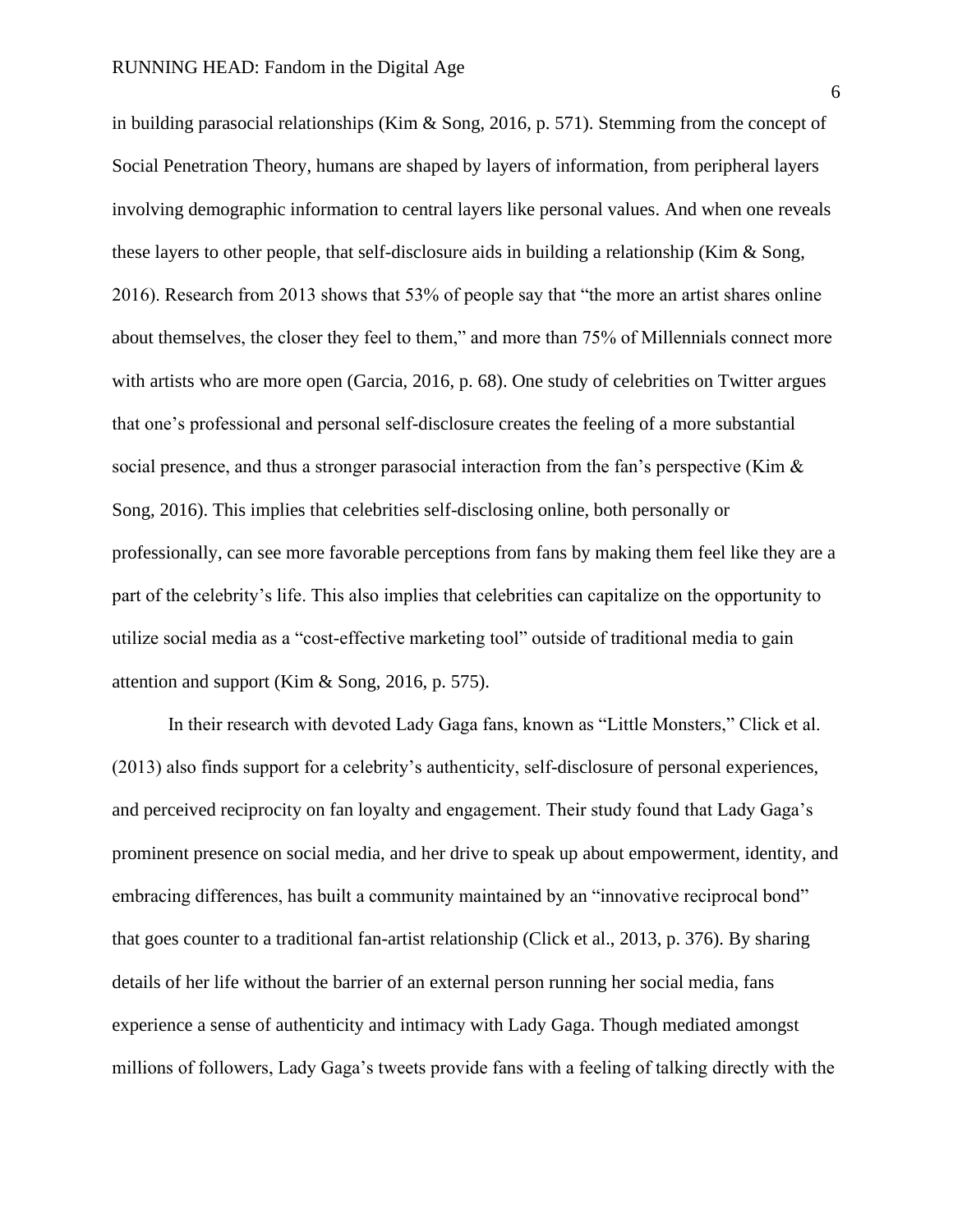artist. The case study concludes that social media can give artists an "aura of realness" and create intimacy by showing a more similar identity and encouraging more authentic interaction with fan-directed communication, thus altering the fan-artist relationship in the online space (Click et al., 2013, p. 366).

# *Exclusive Content*

Regarding the specific content shared on social media, research has shown that exclusive or unreleased content from an artist is more impactful from the fan's perspective in boosting engagement and later purchase consideration (Salo et al., 2013). This further aligns with the idea that elements such as Instagram Stories allow for a more personal and behind-the-scenes look into an artist's daily life. These studies, however, do not address the celebrity's perception of putting more personal experiences online for the world or the delicate balance between sharing their personal life and marketing their music to further their career.

# *Uses & Gratifications*

Alongside specific research surrounding the interactions between fans, celebrities, and music artists on social media, an essential piece of this conversation includes the intersection between parasocial relationships and the concept of uses and gratifications. The uses and gratifications approach stems from the theory that media consumers engage with particular media and technology to fulfill specific needs (Pittman & Reich, 2016).

Through the lens of uses and gratifications and platform affordances, Pittman and Reich (2016) examined how social media use impacts feelings of loneliness, happiness, and satisfaction in young adults. They compared image-based platforms such as Instagram and Snapchat, text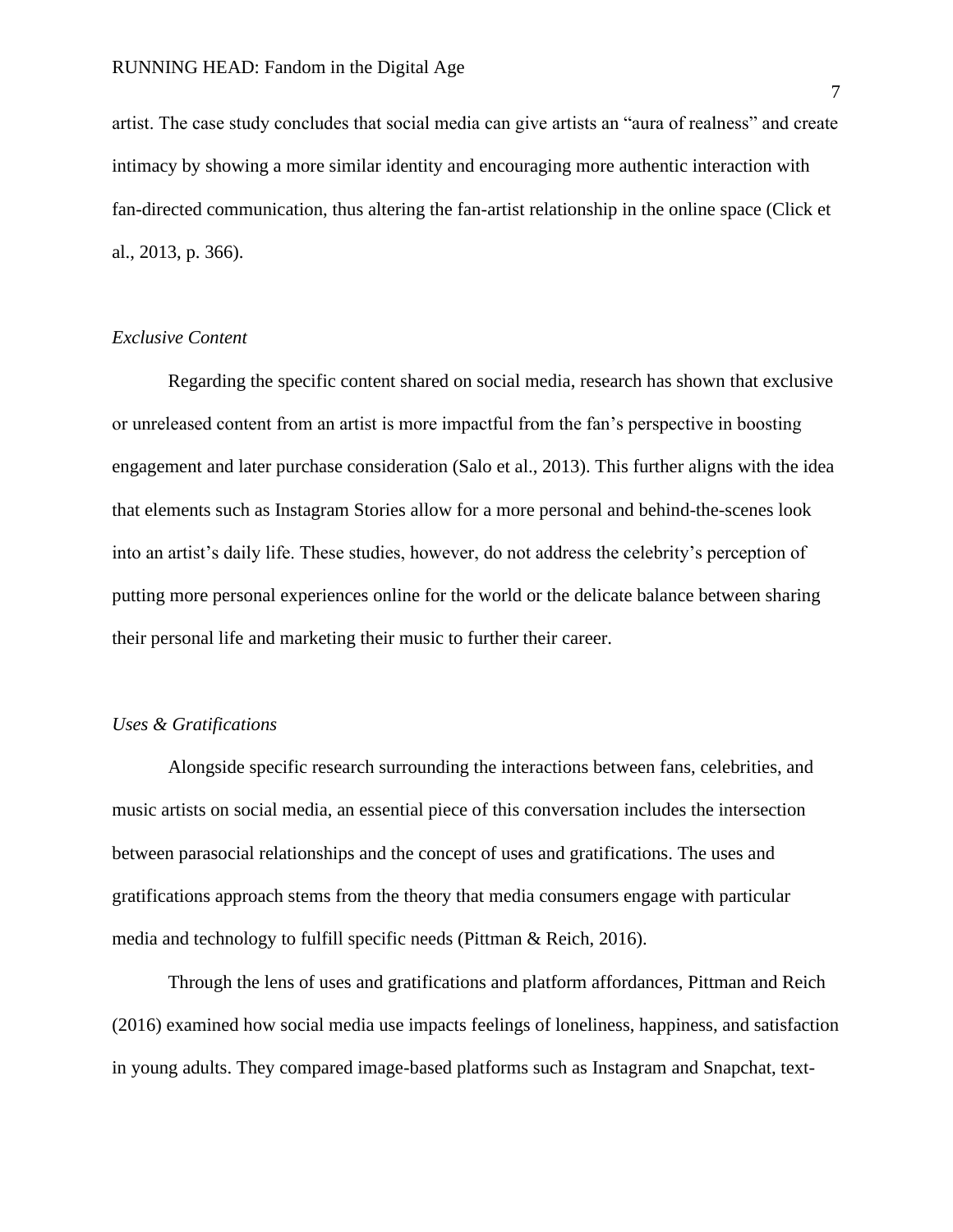based platforms like Twitter and Yik Yak, and mixed platforms such as Facebook. The authors explain that people will attribute more credibility to visuals, thus increasing perceived authenticity and reducing loneliness. The conclusions show that image-based platforms like Instagram decrease loneliness, increase happiness, and increase satisfaction with life (Pittman & Reich, 2016).

Additional findings show that when tied to music consumption, consumers use social media because of its reinforcement of social identity, the participation and two-way interaction affordances of social media, and the access to content it can provide; all of which are motivations that can also mediate the formation of parasocial relationships (Salo et al., 2013). Despite this research, there is an apparent lack of understanding about the uses and gratifications of the artists using social media to interact with fans. It's critical to understand why these artists are motivated to use social media, what they perceive to gain from it, and how that plays into the formation and strength of parasocial relationships with fans.

#### **Methods**

The methodology used for this research was comprised of qualitative data collected through semi-structured interviews that explored how music artists use Instagram to create parasocial relationships with fans and post-transcription thematic analysis.

**RQ1: Using the idea of parasocial relationships, how can music artists use Instagram to build strong, loyal relationships with fans?**

# *Participants*

7 interviews were conducted throughout July and August 2021. 57% of the participants identified as men, and 43% identified as women, all within the 20 to 35 year old age range.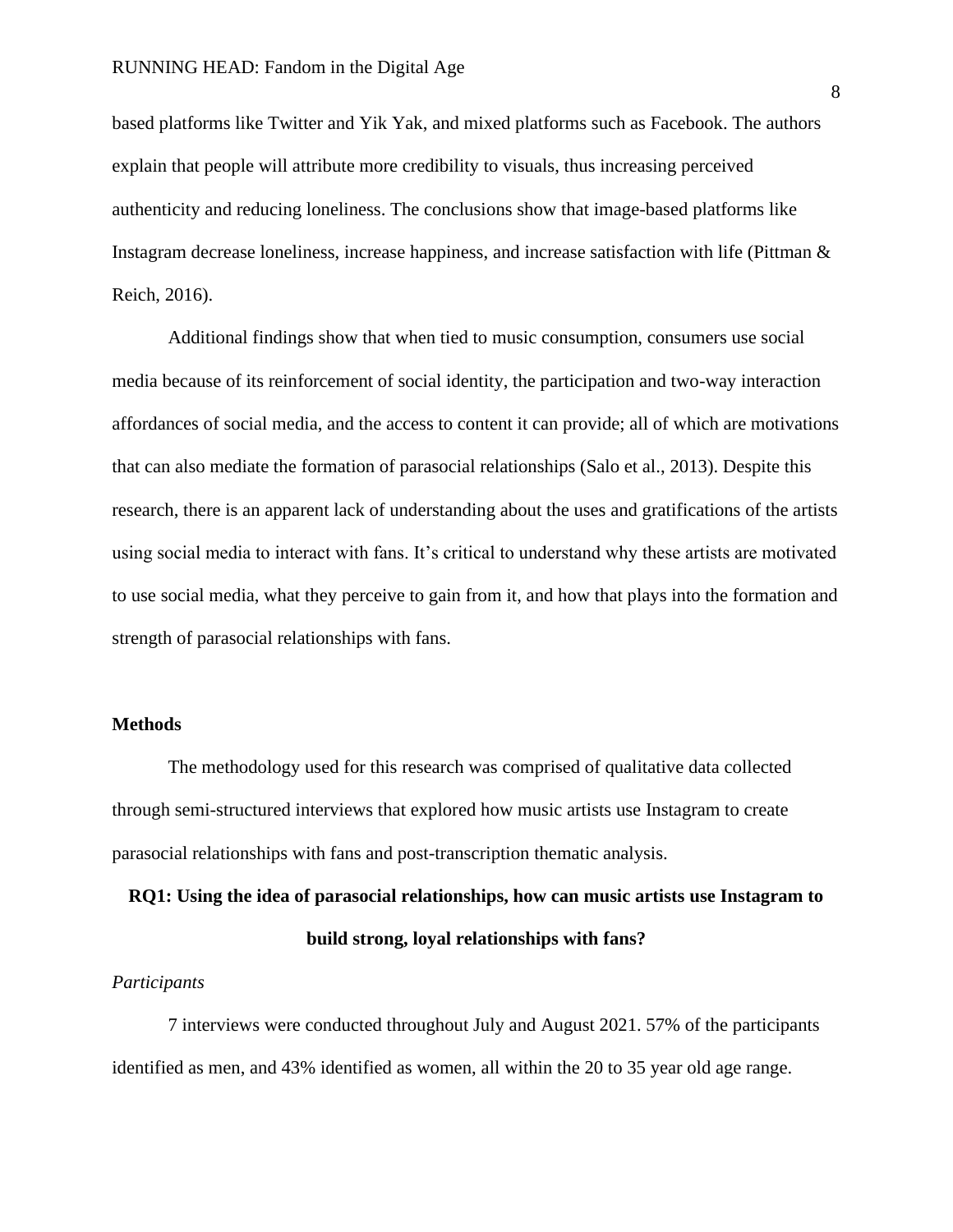Participants included 4 up and coming musicians, 2 digital marketing professionals in the music industry, and 1 public relations professional. All participants either had experience using Instagram as an artist or worked very closely with artists using Instagram.

Call for participation in the study was advertised on a Facebook networking group targeted towards women and nonbinary people involved in the music industry, LinkedIn postings to connections and the general public, and Instagram Story posts for followers. Additional recruiting was conducted through snowball sampling and direct outreach. The recruitment posts gave an overview of the research and targeted perspectives, such as artists, digital marketers, and artist managers. The posts included the estimated time commitment for a virtual interview, a disclaimer that the interviews would be recorded, and that there would be no compensation for participation. Readers were directed to email the researcher for more information and to volunteer. Interested participants were emailed the consent sheet with more information about the study before an interview time was scheduled.

Interviews were conducted with every person that exhibited interest and established a meeting, as long as they had access to a computer or smartphone with a microphone and the Zoom application. No incentives were offered for participation. All research materials and processes were reviewed and approved by the Portland State University Institutional Review Board.

#### *Measures*

Two different interview schedules were created, one for participants that identified as artists and one for those that indicated they had roles in the music business. While the questions served as a guide, these interviews were conducted in a semi-structured format to allow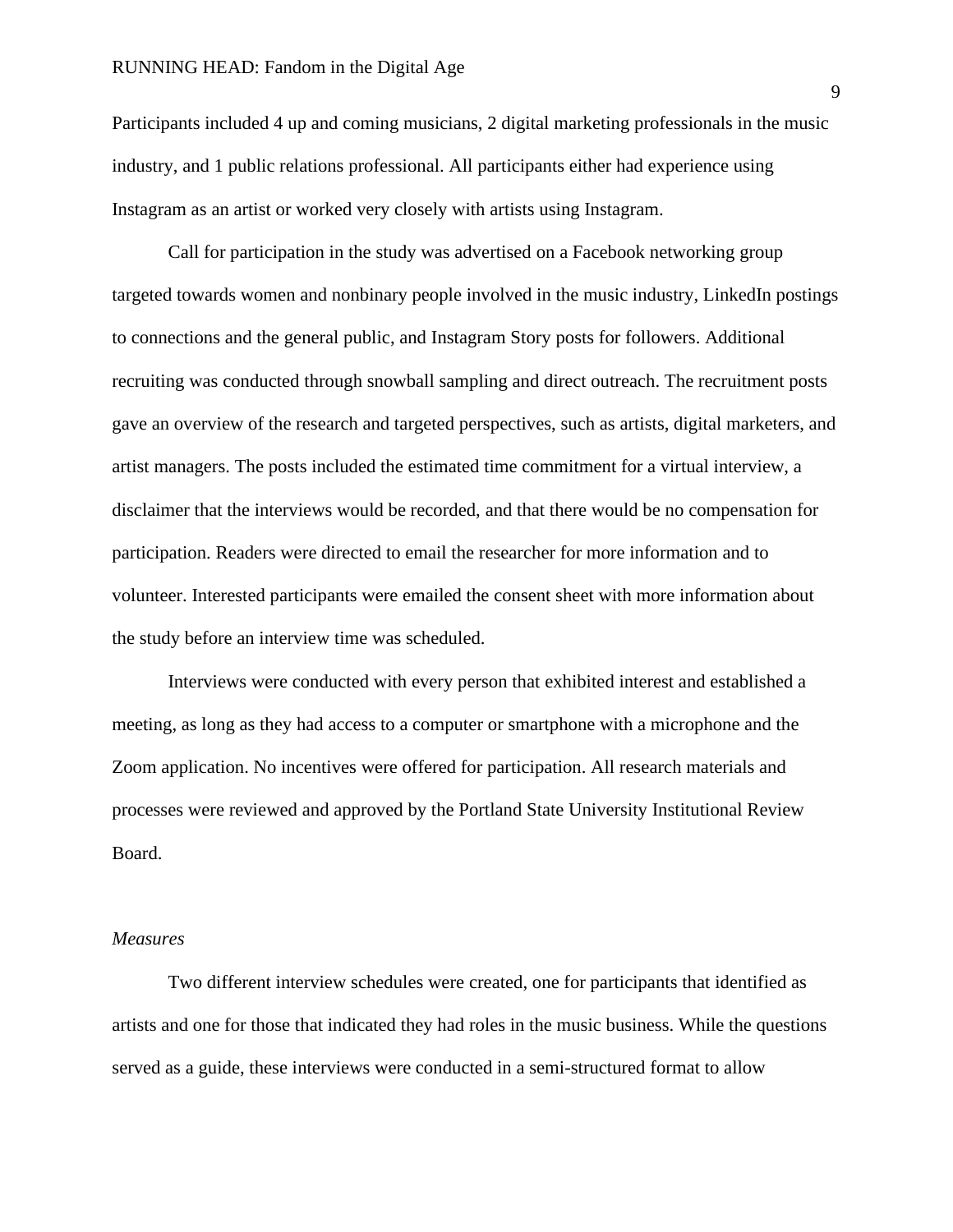participants to respond in as much detail as they wanted, allow for any follow-up questions that could describe their experience even further, and create a more casual conversation between participant and researcher.

Each schedule was comprised of 12 questions. Artists were asked to describe their experience using Instagram, how they interacted with fans, the types of personal and marketingfocused content they post, their use of in-feed posts and Instagram Stories, their engagement rates on different kinds of content, how engagement translates into other interactions, and how they perceive the relationship between themselves and their fans.

Participants working in the industry were asked to describe how much Instagram content is left to the artist's discretion, how much personal and marketing focused content their artists tend to post, how their artists use in-feed posts versus Instagram Stories, what kind of engagement they see on different types of content, how their artists interact with fans on Instagram, how they perceive their artists' Instagram accounts translating into other markers of success and fan loyalty, and how they perceive the relationship between artist and fan has changed as a result of Instagram.

# *Procedure*

Semi-structured interviews were conducted with participants individually through Zoom, each interview lasting 20 to 35 minutes. The discussions were guided by a set of 12 questions, with the content depending on whether the participant was an artist or involved with an aspect of music business such as management, marketing, or PR. Interviews were recorded to the Zoom cloud storage, and an audio-only file was saved to a secure Google Drive to be transcribed. The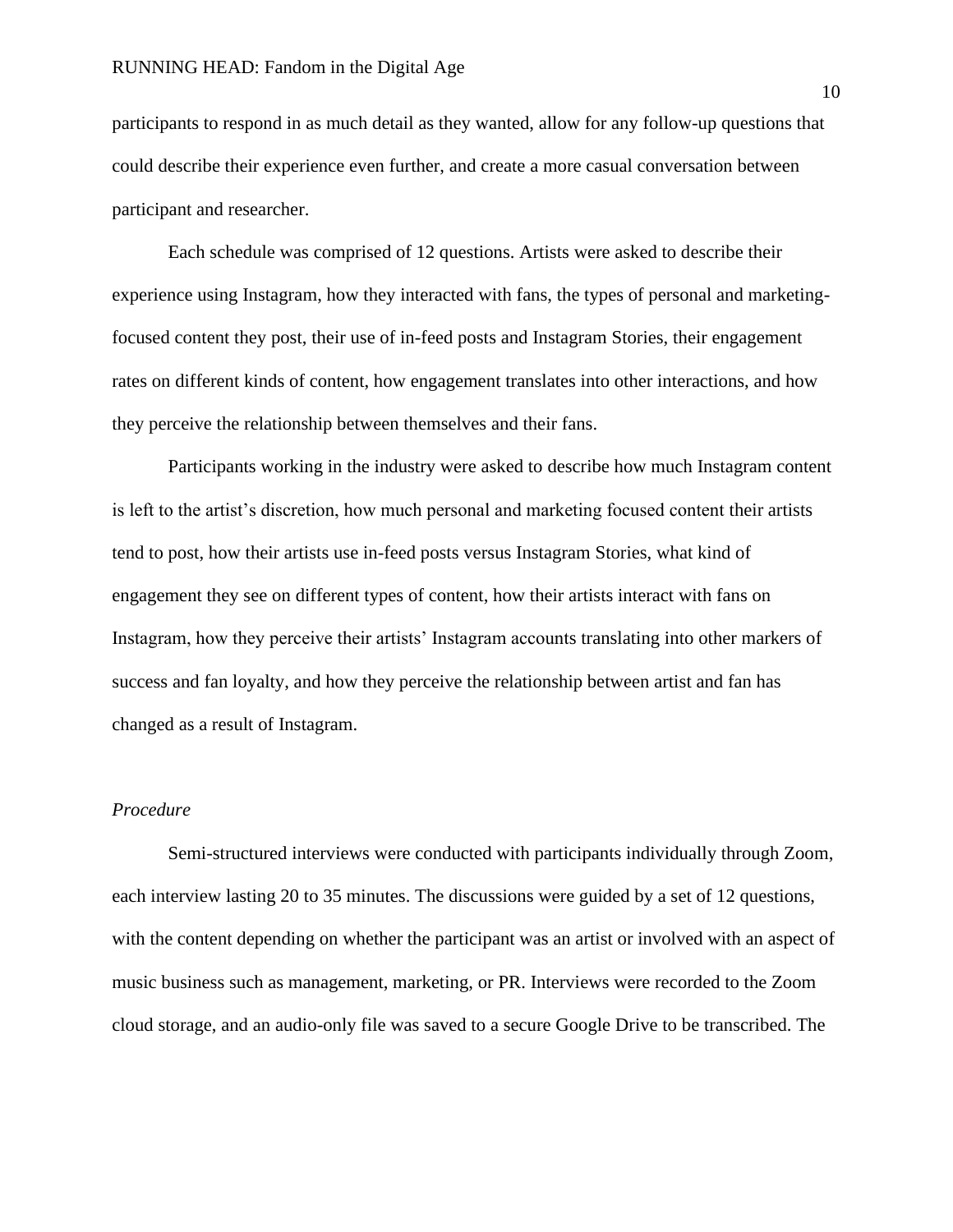interviews were transcribed, and a thematic analysis was conducted to identify recurring themes and patterns amongst the data.

# **Results**

In the interviews with participants, it became clear that under the premise of parasocial relationships, the process of crafting loyal connections with fans through Instagram is incredibly multifaceted. Where media is posted within the app, what kinds of content is made available to fans, how artists interact directly with fans, and how artists perceive the artist-fan relationship all combine to craft a complex and multidimensional relationship mediated through the online space of Instagram. It is important to note that in discussions with industry professionals and artists themselves, artists have nearly complete control over what they want to post on their accounts, regardless of their levels of success or followers.

#### *Instagram In-Feed Posts versus Stories*

One facet of the Instagram experience as a music artist is the use of in-feed posts or the static posts that live continuously on an Instagram user's account. Participants shared that in-feed posts are reserved for the more official content and don't get used as often as Instagram Stories. Artists are more careful about what they post in-feed to maintain a more curated aesthetic, especially for more prominent artists and bands, as a professional from the digital marketing department at a major record label explained (Participant S). The owner of a public relations firm focusing on emerging artists described an artist's Instagram feed as a magazine with polished, long-form, and permanent content. The feed is a space for "the things that really mean a lot to me that I want to live on, the stories I want to tell, the legacy I want to leave" (Participant M).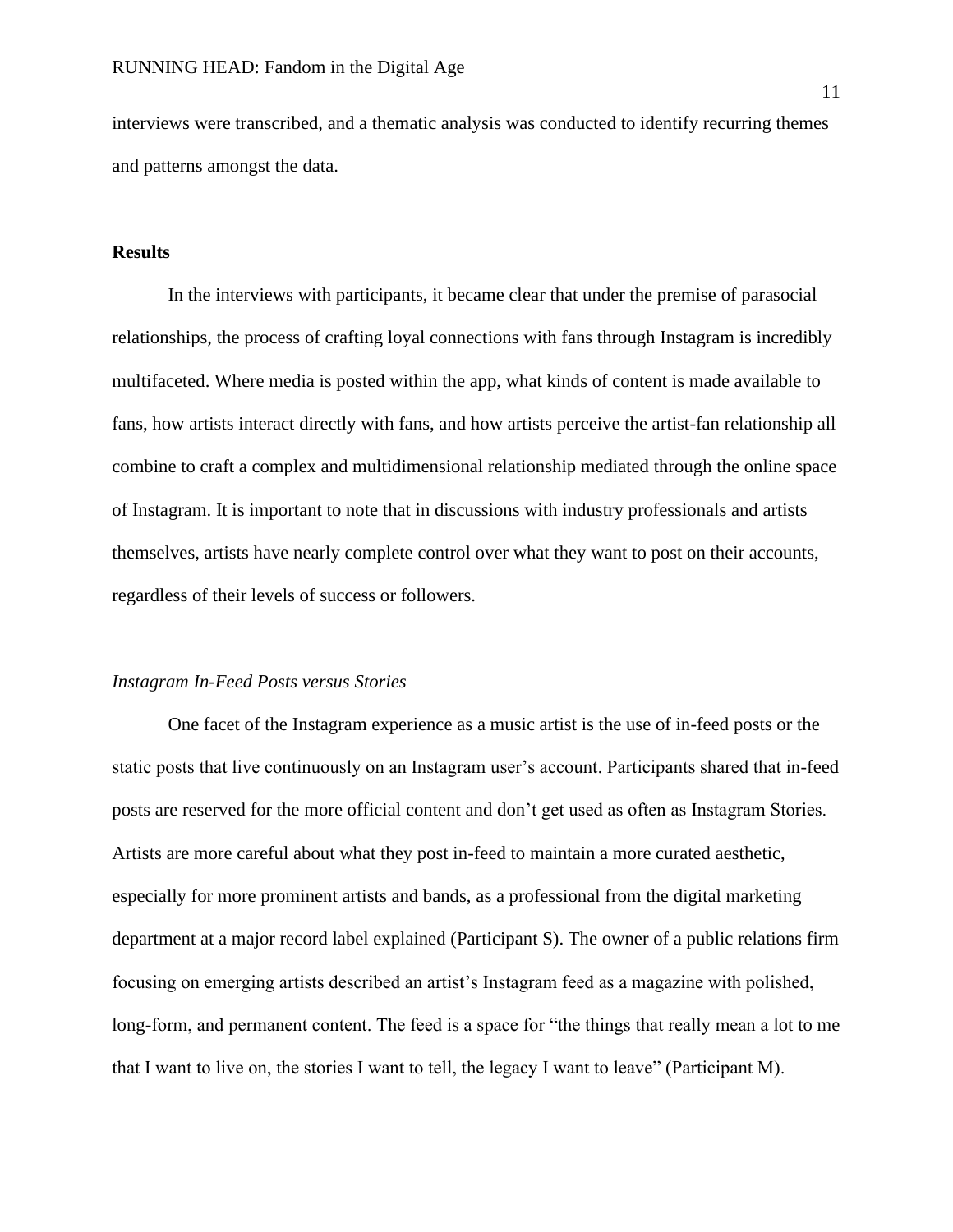Instagram Stories are used very differently to engage fans and share information that is not always music-related, and Stories are being used daily by artists. A musician in the alternative/indie-rock genre described how she posts on her story every day to share snippets of her life, songs she has been listening to, or her friends' artwork (Participant E). As an administrative assistant in digital marketing at another major record label, Participant J, explained, a Story "only lasts 24 hours; there's not like an aesthetic or anything that lives for a longer period of time, so I think people are gravitating to posting more there way more frequently." An artist who ran his previous band's social media accounts, Participant B, described how he would use in-feed posts to announce an event ahead of time, then use Stories "so people could follow along with the event as we went through it" on that day. Stories serve as a way for artists to share more raw, behind-the-scenes content of their daily lives and interact with fans through features like resharing content, a Q&A, and polls.

# *Content*

Due to the affordances of Instagram and the variety of posting methods, a wide variety of content themes emerged from participant responses. Aside from the standard content to promote their music, such as sharing new music releases, music videos, or recent features, artists and music industry professionals all mentioned the presence of more behind-the-scenes content on artist Instagram accounts.

Images or videos showcasing the music process, like content inside the studio, making a music video, or live performances, were often mentioned. One alternative singer-songwriter, Participant K, explained how he posts this content "just to give people kind of a taste of what life is like as a musician because I've noticed a lot of people like seeing that behind-the-scenes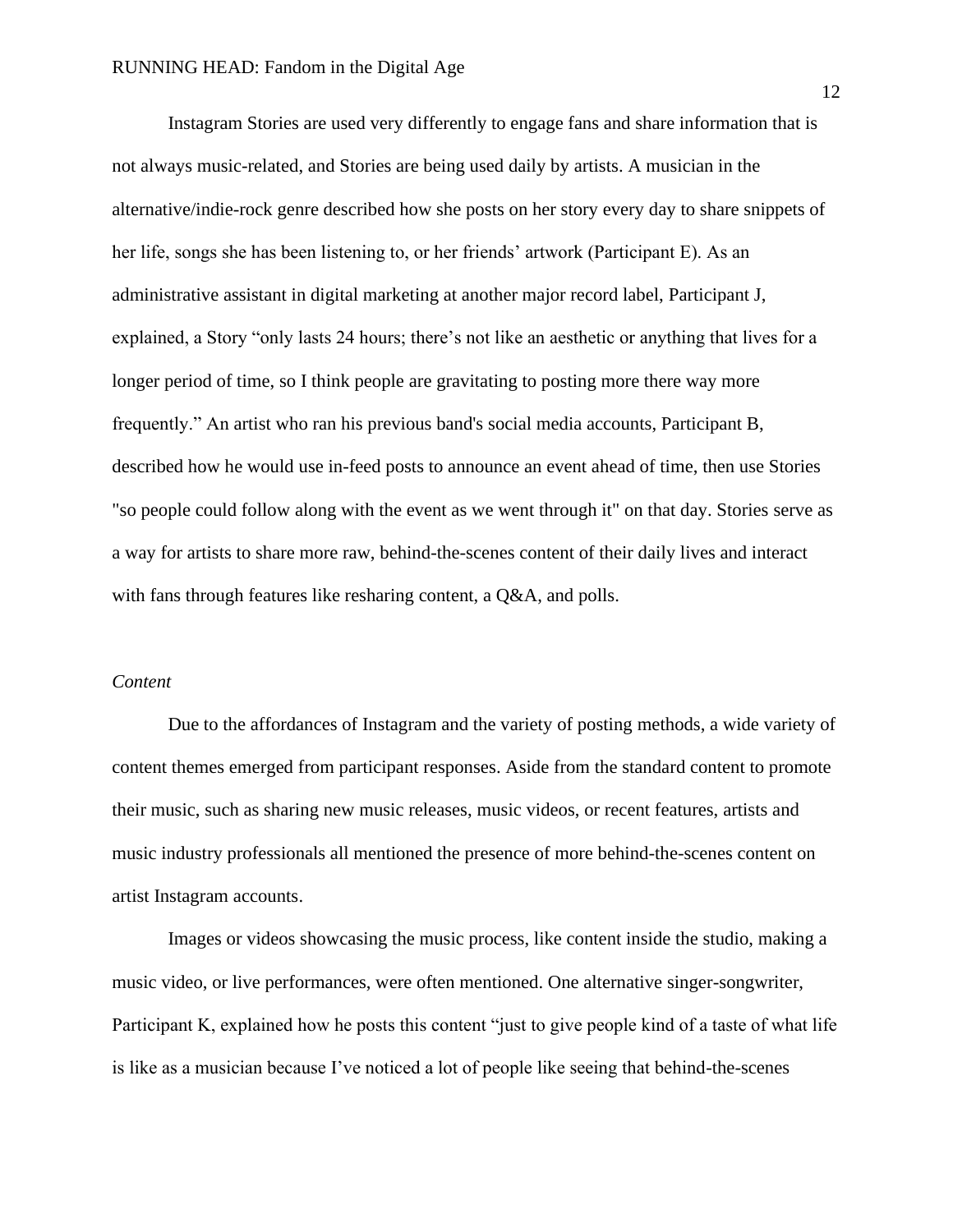stuff." Giving fans a more intimate look into the artistic process of songwriting was also an evident theme. This included content surrounding the meaning or story behind a song, the emotion behind a specific lyric, and why the artist wanted to use a certain kind of imagery to portray their emotions. With one recent song release, Participant K posted a short video clip talking about what the song meant to him and what he wanted listeners to take away from it. "That kind of personalization of videos is definitely a great tool to use… A lot of people were excited more about the song, and it was right before the song came out too, so they already had a really good idea of exactly what they were getting themselves into," he explains (Participant K).

As Participant M advises her clients, storytelling is central to the message of an artist and building connections online. "It's literally like 'here's how I feel' and 'here's what I was going through in this moment,' and maybe like 'here's a story that ties to the song,'" she explained, "it doesn't matter how good your music is, you have to have a personality, you have to have a brand, you have to show that" (Participant M). Participant B described how he took an 80/20 approach to content on his band's social media pages. 80% of the content would be engaging for followers, like contests or topics that fans wanted to interact with, and 20% was the more streamlined promotional content to feature new songs or interviews.

While some artists will share about their daily lives, like Doja Cat, who is very active and candid on Instagram Live sessions, or Participant K sharing photos of his dog, artists do tend to remain relatively music-focused (Participant S; Participant K). As Participant R, an indie poprock artist, explained, "one of the biggest things as artists, or any content creator really, is to control your brand perception." By consistently posting content that depicts a day in the life of an average person, there may be a weaker association with your brand as an artist. New followers showing up on his Instagram account may not perceive him as a valuable artist to look further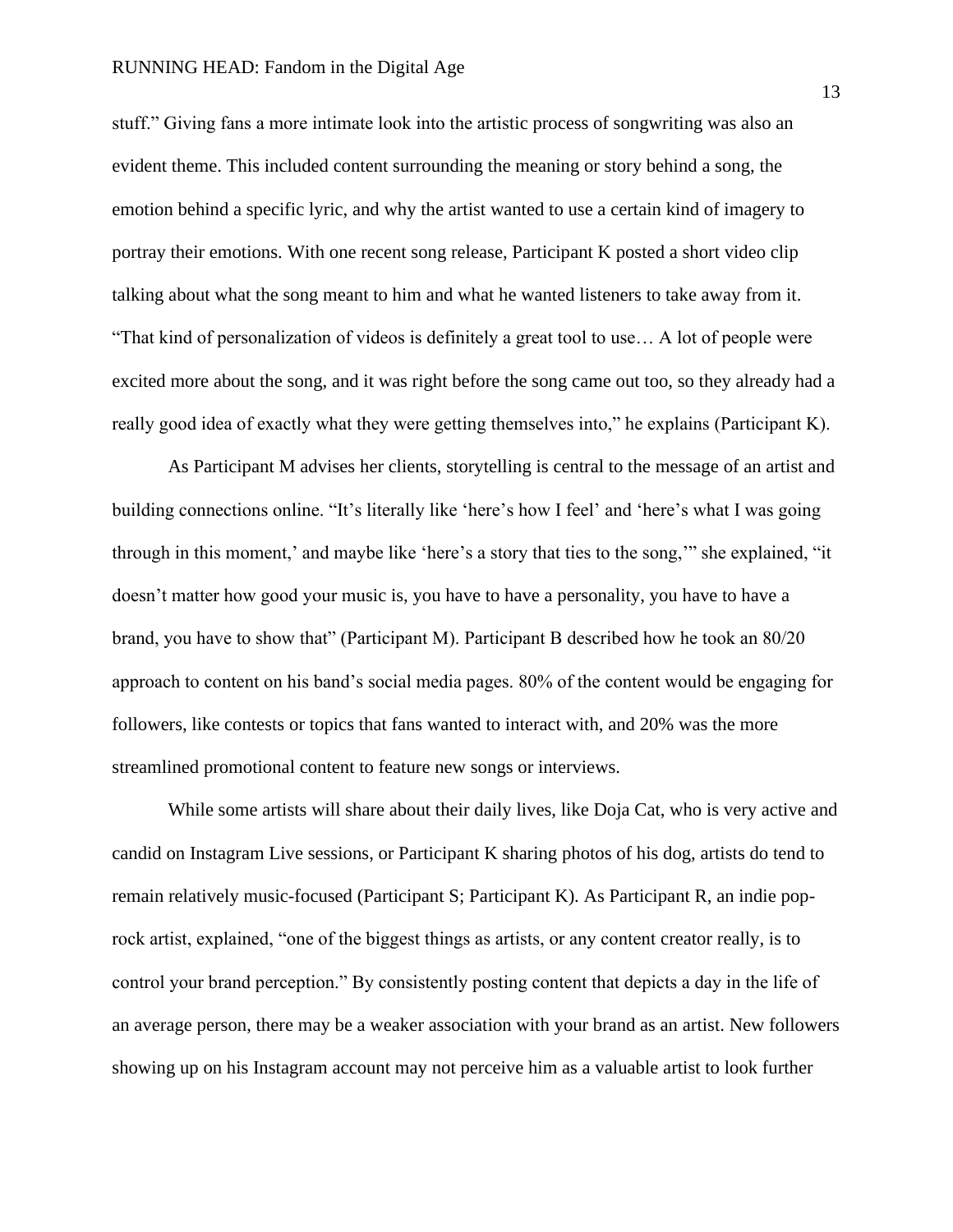into. He gave the example of his favorite coffee shop playing his music in their store; if he posts a video of himself listening in the store, it's still organic content yet closely related to his persona and journey as an artist.

From the perspective of the industry, diversifying content will pay off for the unique brand of the artist. It's essential to alert fans of new music, "but you want something evergreen. You want something you can post on socials, or a content series, or whatever to just get people to like you," as Participant S explained. By showing the personality of an artist, that connection to fans is being created and strengthened. So when new music does release, there are already people to affiliate the music with that personality. As Participant J added, "if an artist is just going to post the album cover three times, obviously people are going to get bored of that. But if they're posting BTS [behind-the-scenes] shots that haven't been seen before, fans really love that kind of stuff, and it's still promotional material."

# *Increased Value of Content*

With all of the avenues available to create content and interact with fans, a theme that became evident was the strategy and meaning behind posting. Many participants described the importance of providing valuable content through self-disclosure for fans and how that influenced the strength of the interactions. As Participant M explained, fans can connect to artists through their story and human experience, but not through a constant message of "listen to my music." She urges her artist clients to provide value to followers rather than always asking from their fans (Participant M).

Participant J noted a recent trend that artists have been posting more natural, casual content on Instagram, such as untouched selfies and relatable human emotions. "You see their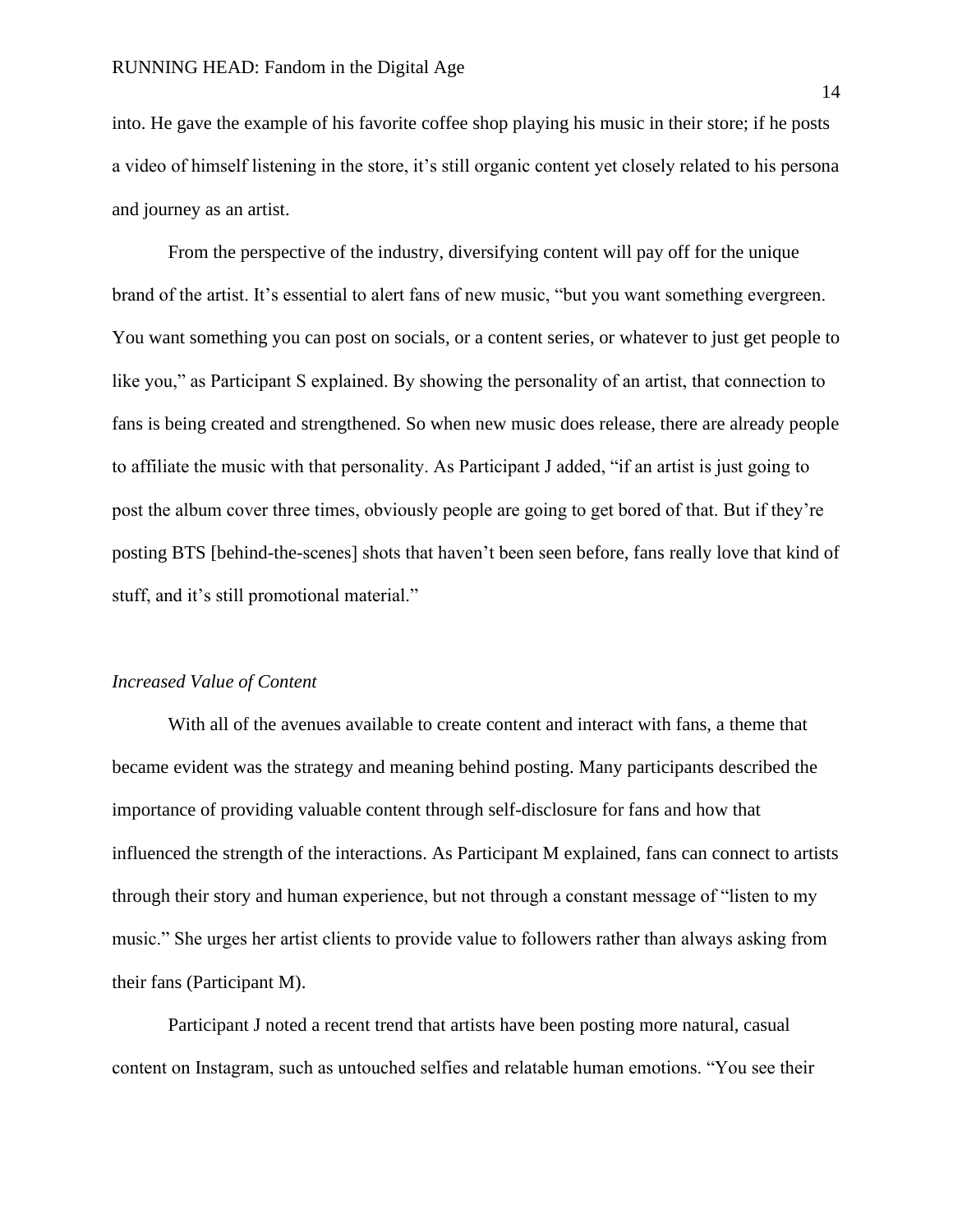personality, you see what they're like around their friends or backstage before a show, and like if you see them freaking out right before they go perform then like okay, they're the same way I would be if I was about to go on stage," she posited (Participant J). And with this relatability comes an increase in more intentional engagement. As Participant R explained, when he posts more genuine content, like "here's what the song is about and here's how when I was writing it, I was thinking about these things, and this is what it makes me reflect on now," he sees a lot of genuine responses in the comments and fans wanting to start a conversation. As Participant M reflected, when her artists intentionally post more valuable content and personal stories on Instagram, it elicits increased comments from fans relating to the artist. "I always see so much of some variation of like either, 'I feel this way too,' or 'I had no idea about this, and it's so good to know this about you,'' she said (Participant M). By posting content that portrays more emotion and relatability, artists can give their fans a opportunity to interact with more genuine versions of themselves outside of promotional content.

# *Artist Interactions with Fans*

The affordances of Instagram allow for a variety of opportunities for artists to interact with fans. Nearly every participant mentioned the value of replying to comments on Instagram posts and liking those comments, which acts as a more public-facing interaction. This also included tactics like asking a question in a caption to elicit responses from fans to reply to in comments and stories and posting valuable content to spark conversations with fans in comments or direct messages (Participant S; Participant K). For more private interactions, artists utilize Instagram Story replies and direct messages (DMs) with fans wanting to start more extensive conversations, talk about the impact of their music on their lives or capture that more one-on-one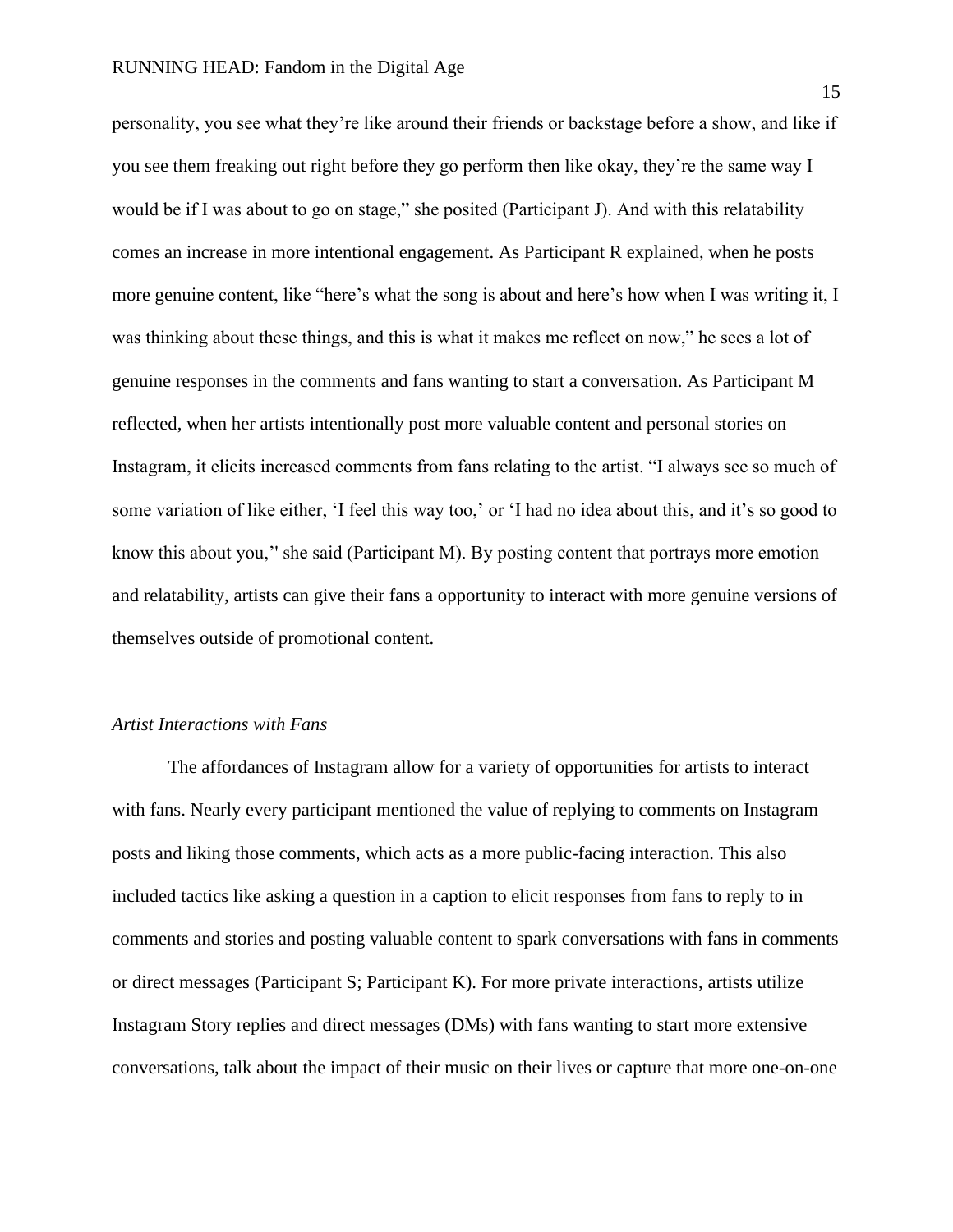experience (Participant B; Participant M; Participant R). Multiple participants also mentioned the ability to have more genuine interactions with fans as a smaller artist, compared to larger artists, and nurture that closer connection through more consistent interactions in comments and messages (Participant B; Participant E). By giving the space and the opportunity for fans to interact with the artist, the artist can use those public and private-facing interactions to continue building the relationship through ongoing conversations and repeated engagement.

# *Artist Mindset*

Between the types of content and types of interaction utilized by artists on Instagram, it became evident that the driving force behind these behaviors was all centered around the artist's mindset and how they perceived the importance of building relationships with fans online. Instagram gives the opportunity for the connection between artists and fans to be deeper than ever, but the artists must decide to take advantage of that.

The most prominent idea that arose was viewing fan interaction as a positive thing, as an opportunity to connect and experiment with content, rather than simply a task or part of the job (Participant M). By wanting fans to be a part of the journey as an artist, the artist is fostering that more intimate connection and building a community around the music. As Participant B described, a big focus of his previous band was spreading the message of their music - spreading love and hope as far as sound could reach -- and being there for the fans that cared so much about them (Participant B). When the artist can see that the fans are engaged, they can return that and show interest in them. As Participant E explained, "Any relationship, if you take care of it, it's going to flourish, and you're going to have more committed people." By showing genuine interest in connecting with fans through Instagram content and online interactions,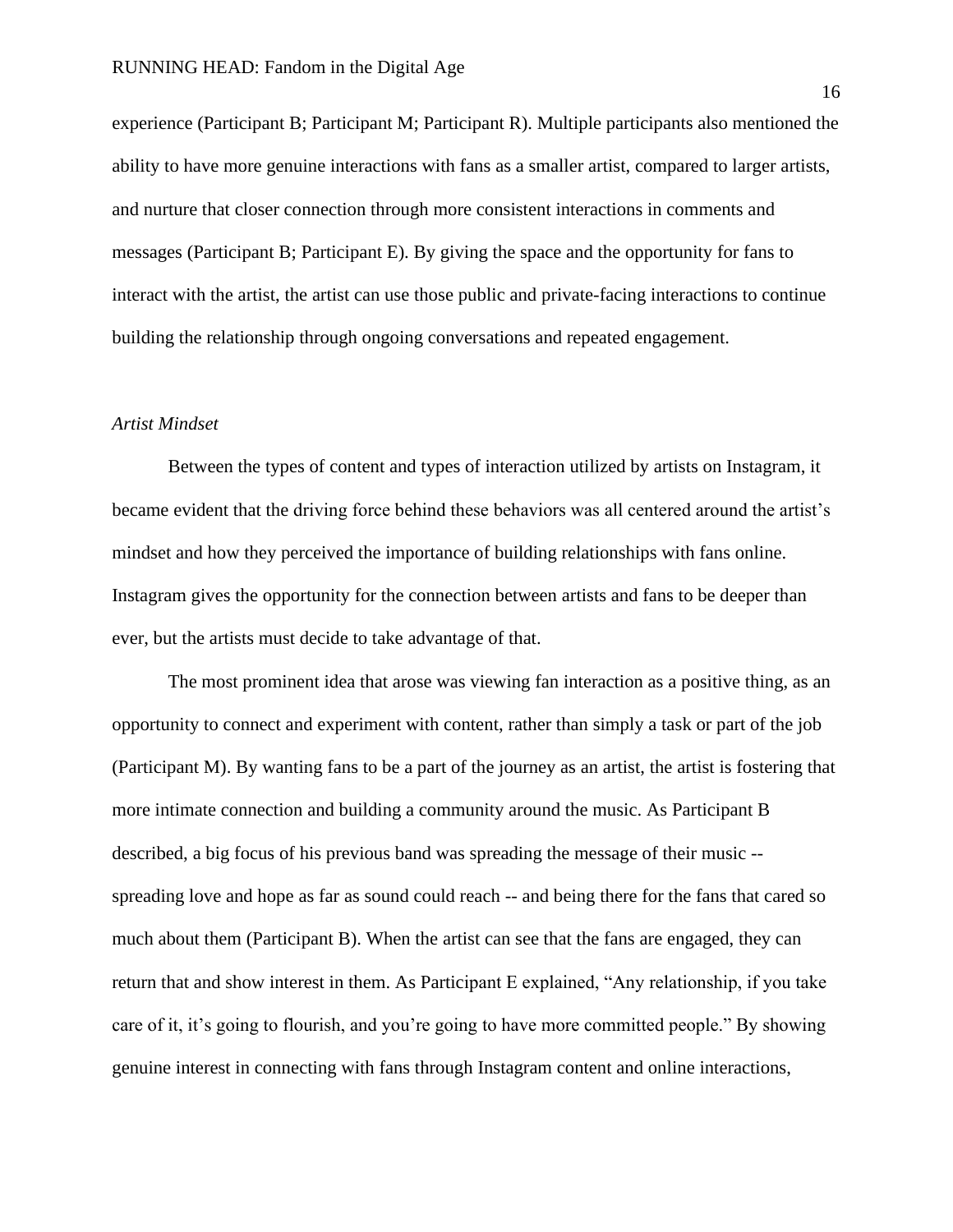artists can truly connect with their fans rather than just posting for the sake of posting -- "It's really hard to manufacture personal touch" (Participant B).

However, it remains important to establish boundaries even in an online space. One artist, in particular, has worked to maintain clear boundaries in his relationships with fans. He strives for the interactions to be meaningful and appropriate but also scalable as his following grows. Though he tries to be someone who cares for his fans, he intentionally keeps his more personal content general and relatable to audiences rather than sharing specific details as he would in a relationship with a close friend. While he understands that fans may feel very close to him and want to share details of their lives, the relationship is significant, though not as strong for him (Participant R). Though the opportunity to nurture parasocial relationships exists within the affordances of Instagram, as with any user, artists must determine if and how they will do that to further support their success.

# *Translating to Success*

Cultivating parasocial relationships between artists and fans on Instagram can ultimately lead to various measures of success for artists, both tangible and intangible. Data such as follower counts and presave numbers can be a good indicator of the artist-fan relationship and the building of fan loyalty. As artists post more content, fans will be more engaged, thus leading to more followers, which can all be tracked through Instagram analytics (Participant S). These analytics can also make it easier for artists and industry professionals to push fans directly from Instagram to links to presave songs on streaming platforms before their release date (Participant J). This provides artists and record labels critical insights into how the song will perform when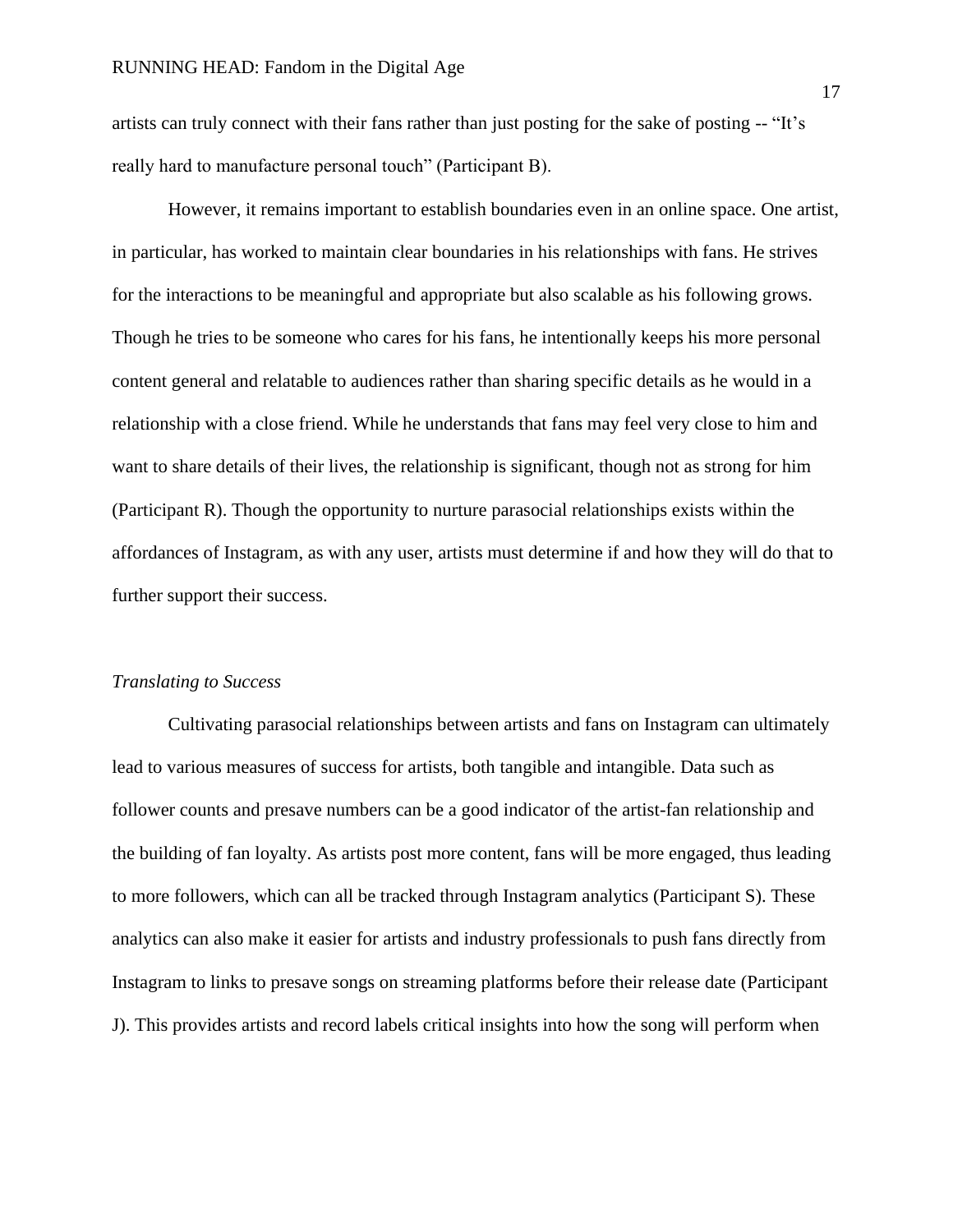available to the public and can provide a better understanding of how fans are engaging on an artist's Instagram.

However, for data relating to things like streams on Spotify and Apple Music, merchandise sales, or concert ticket sales, it can be challenging to determine where the actions originate (Participant R; Participant K). Fans could be driving traffic and sales through Instagram, advertisements, the artist's website, or several other places, making it difficult to conclude the most prominent source.

Finally, the most essential yet least measurable part of success comes in the form of building and maintaining fan loyalty. By allowing fans to come into the world of the artist, they can learn more about them as a person and form a deeper connection to the artist and the music, thus creating a stronger sense of understanding and loyalty to that person (Participant S). One particular example of creating lasting fan loyalty came from Participant B, who described how fans still listen to their music despite not having released anything in two years. They attribute the meaningful experiences with the band on social media with a more intimate connection to the band and music. By interacting with fans on Instagram, Participant B created and nurtured longlasting relationships, many of which have turned into friendships. While success from Instagram content and engagement may not be easily measured in the short-term, long-term results will emerge with loyal fans and continued support.

# *Limitations of Instagram*

While Instagram does allow space for artists and fans to connect, it comes with some limitations that can inhibit the growth of these parasocial relationships and fan loyalty. Artists mentioned that Instagram is less community-based and does not encourage the same levels of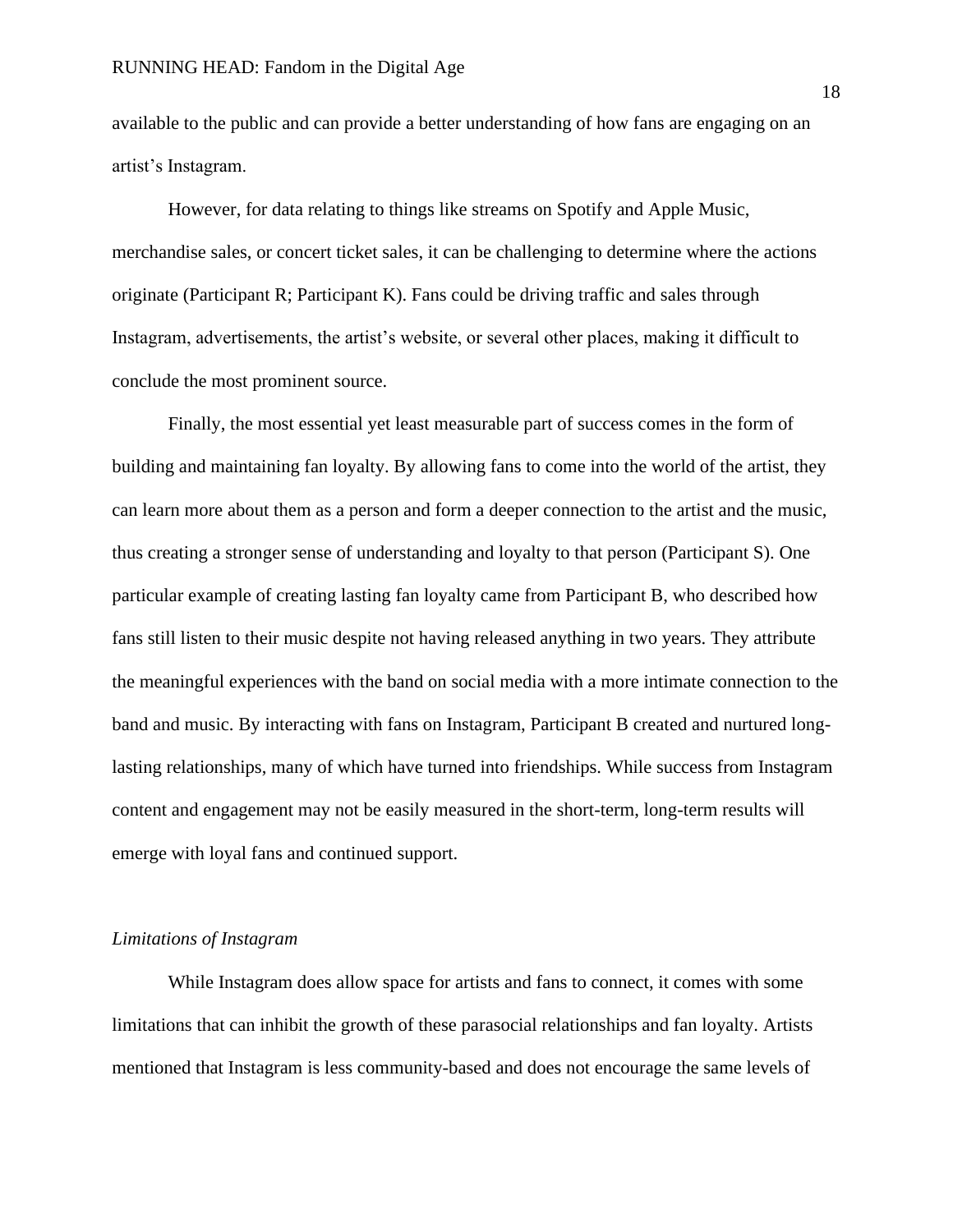interactivity between users compared to platforms like Facebook and Twitter (Participant K). This is especially prominent in the case of private Facebook groups that circulate around conversation rather than Instagram that can be geared more towards engagement data and analytics (Participant J). And even with the diminished boundaries that come with modern social media, nothing can compare to a live experience for fans or artists (Participant E).

#### **Discussion**

This study examined how music artists experience Instagram as a way to connect with fans and build parasocial relationships to foster a sense of loyalty and contribute to their success in the industry. Results show that music artists use Instagram to build these relationships through the strategic use of the Instagram feed and Stories and self-disclosure through specific kinds of content, like more realistic and behind-the-scenes images and videos, to provide more value to followers. Artists that intentionally use Instagram to cultivate parasocial relationships view Instagram as an opportunity to connect with fans and build community rather than simply part of the job. This ultimately strengthens the connection between parasocial relationships and the concept of uses and gratifications in that artists are using Instagram to satisfy a need for connection. However, while there was an emphasis on more personal and behind-the-scenes content, artists maintained boundaries and kept a large amount of their content music-oriented. There is some access to learn more about an artist as a person, but not full access as the content is still curated, which strengthens the argument around Garcia's (2016) concept of semireciprocal interactions and supports the idea that Instagram can blur the boundaries of a true parasocial relationship.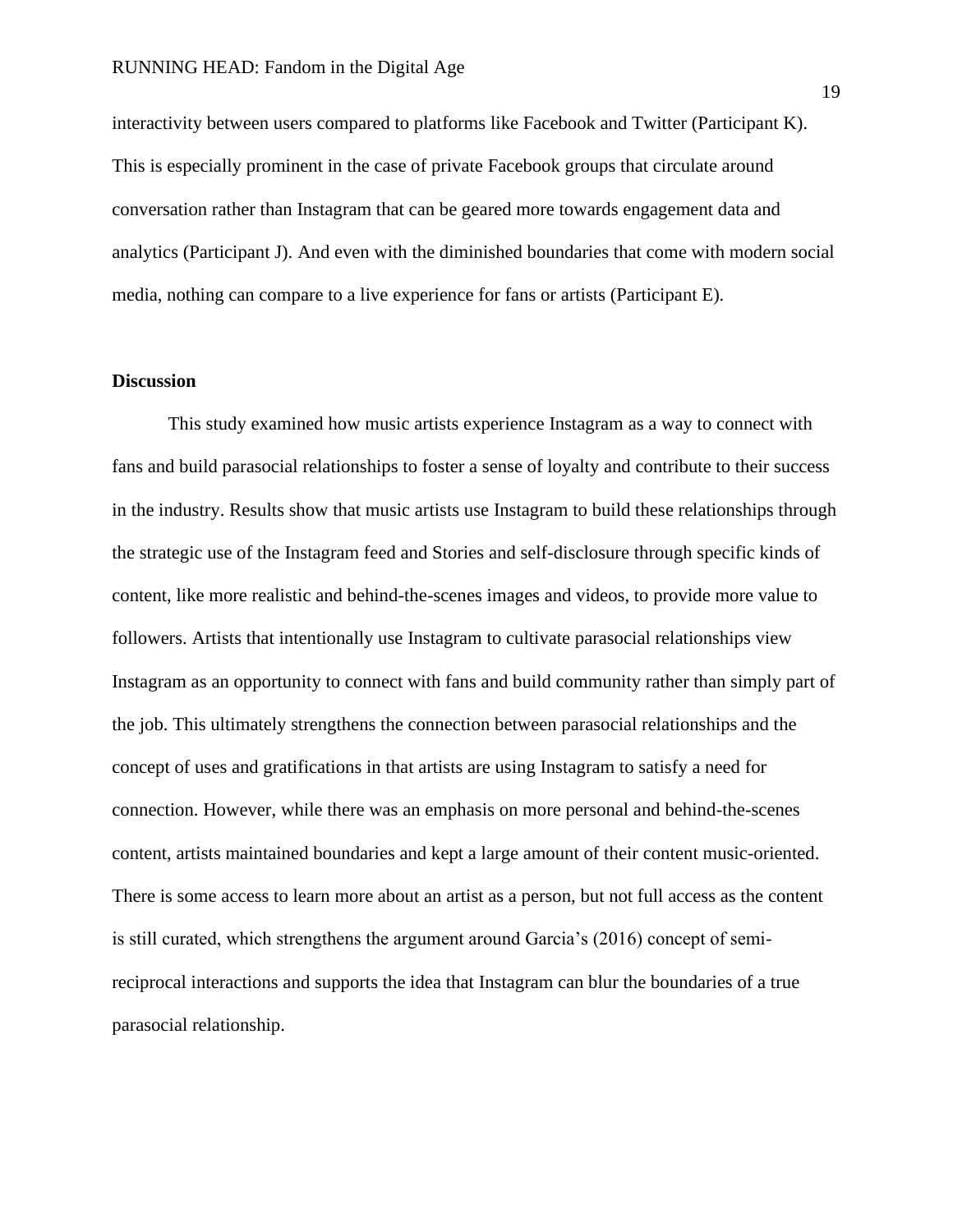# *Implications*

This work has the potential to inform artists and music marketers of the best practices when it comes to using their Instagram accounts to engage with fans and build parasocial relationships and how fan interaction can then help their brand awareness and revenue. It is clear that in using Instagram to build strong, loyal relationships with fans, artists need to focus on building a community around their music and themselves through self-disclosure and view online interactions as mutually beneficial for fans and artists. The results further imply that social media works within a sort of ecosystem for artists based on the different affordances and expectations of each platform. Artists and marketers should understand what artists and followers want and how to tap into those motivations to build connection and loyalty on the right platforms with the right kinds of content for better engagement.

The current research was designed to build upon the small but growing discourse examining parasocial relationships between artists and fans online, and the results did align with conclusions established by previous research. Future research should explore artists with larger fan bases across various genres and demographics. Studies could include a content analysis of artist Instagram accounts to create a more well-rounded discussion of what artists post and how artist-fan engagement is present from a public-facing perspective.

#### *Limitations of Research*

This area of study presented a range of limitations. First, there is a limited amount of previous research regarding parasocial relationships from the perspective of the artist. There is a growing discourse on parasocial relationships with celebrities and influencers online, but less looking at the players in the music industry in particular, and even a smaller sample of research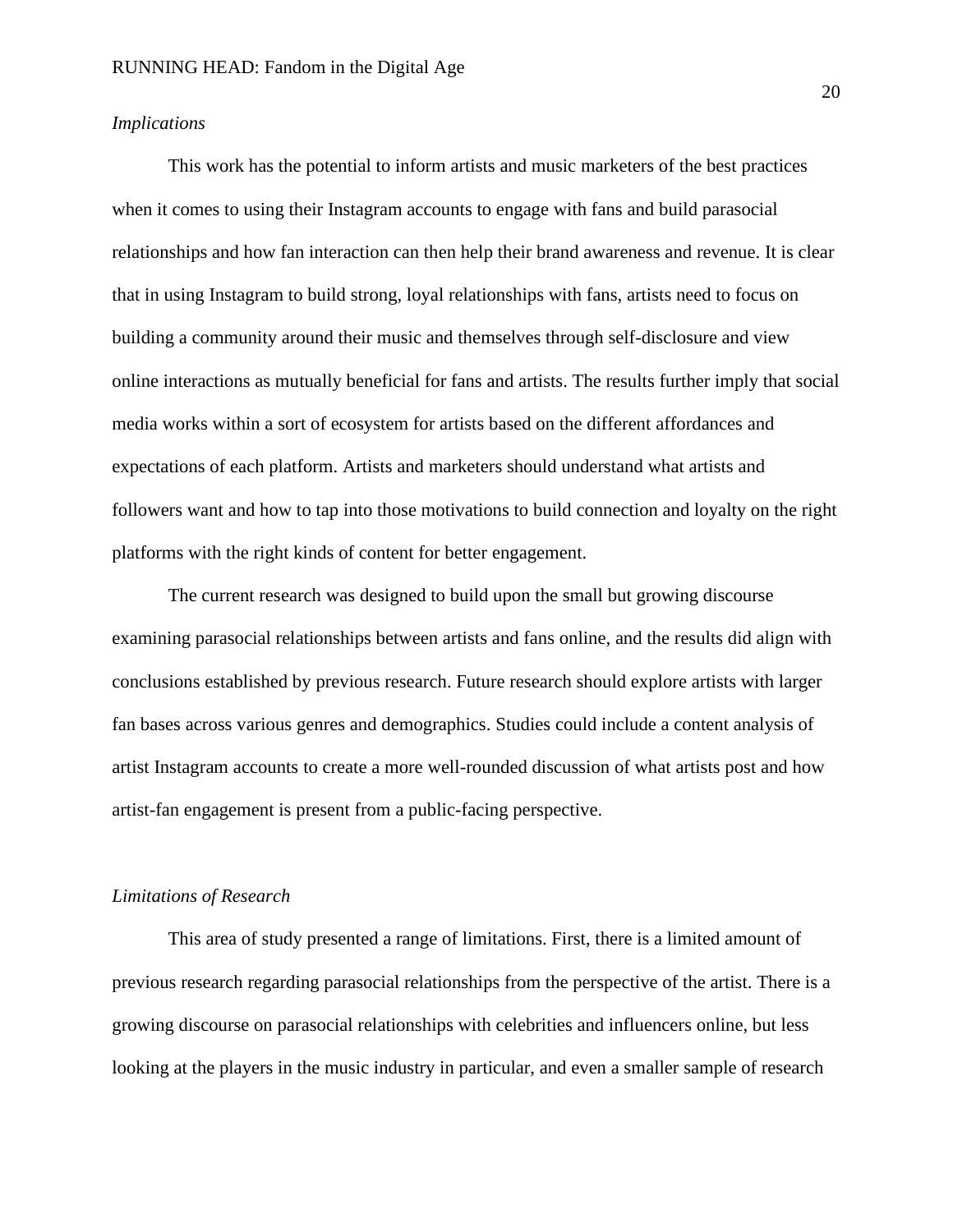from the view of the artist. Because of this, the literature review is comprised of many different contexts that may not be generalizable to the music industry population. However, the gap in the research allowed this study to take a broad approach and gain a general understanding of how artists use Instagram and perceive interactions and relationships with fans.

Second, there were limits of budget and access in gathering participants to interview, resulting in a small sample size and limited scope. Participants identified as artists were more emerging musicians than more established artists who may have records labels or more assistance in running their social media accounts. However, this meant that the artists interviewed were able to provide a very in-depth perspective with their experience and growth on Instagram, and the music industry professionals were able to speak to broader trends and strategies. While the results are not necessarily generalizable to all artist experiences, this research can provide a framework for emerging artist interactions on Instagram and avenues for additional research.

# **Conclusion**

In conclusion, Instagram as a platform has the potential to foster strong relationships between artists and fans. However, it is reliant on how the artist perceives the importance of cultivating parasocial relationships with fans and what the artist wants to get out of those relationships. There is strong potential for artists to use this research to understand what other artists are doing to build connectivity in their online worlds and how artists are tapping into those connections to strengthen the loyalty of their fanbase and contribute to their success. Artists and marketers should focus on building a community around the music and the artist's personality through self-disclosure and understand the opportunity for online interactions to be mutually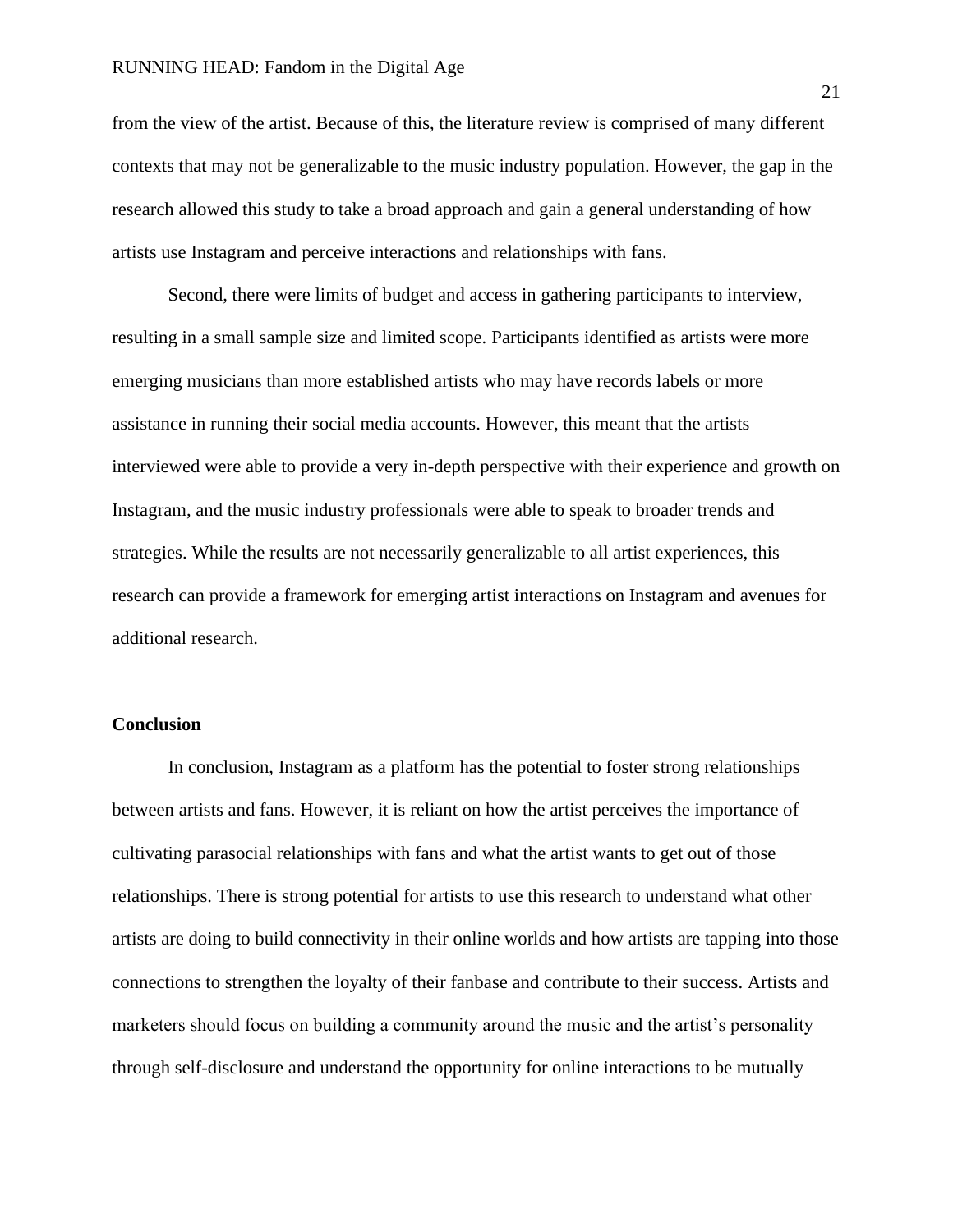beneficial for fans and artists. While these parasocial relationships may not grant fans full access to their favorite artists, Instagram can still blur the boundaries of a true parasocial relationship.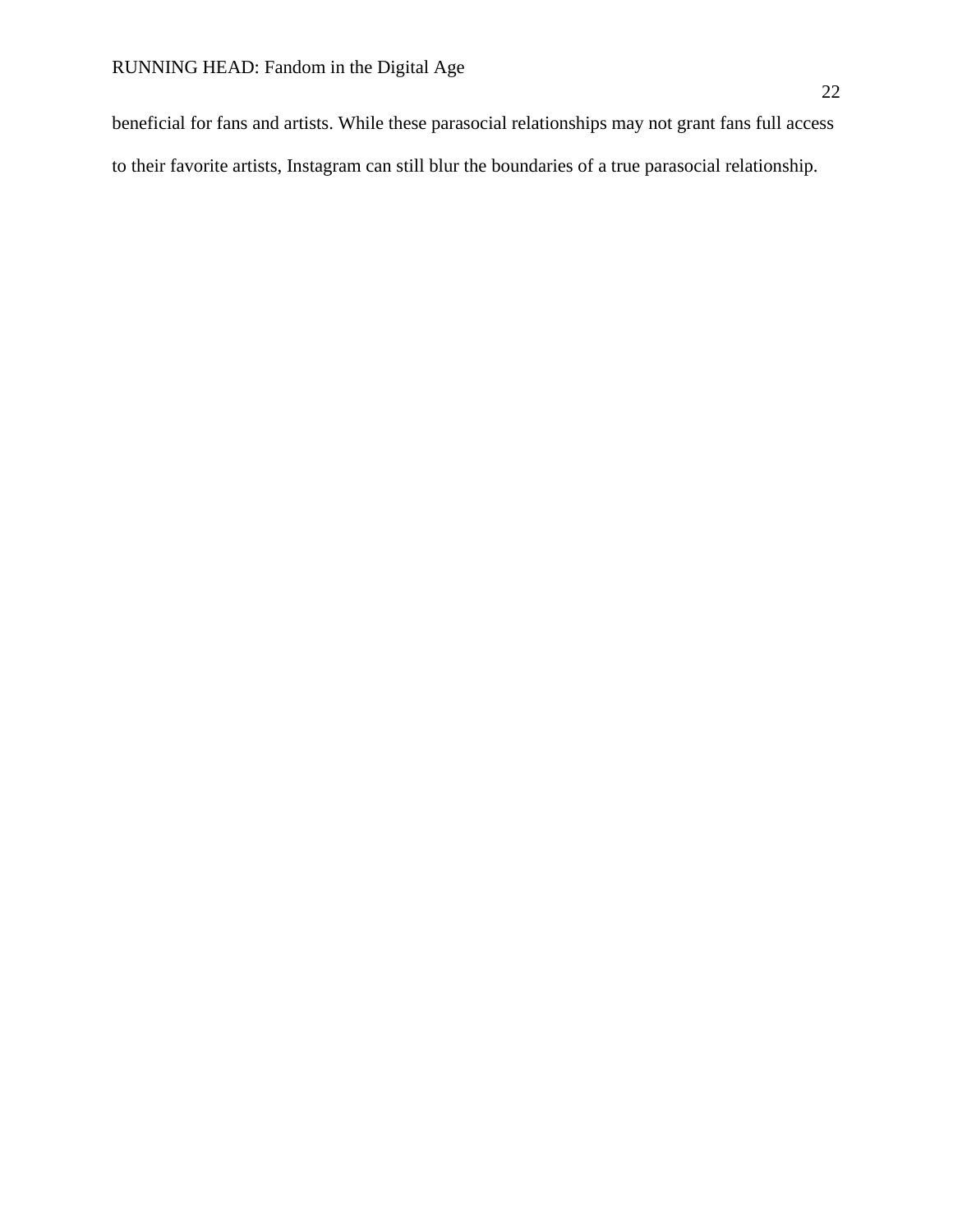# Bibliography

- Baym, N. K. (2013). Fans or friends?: Seeing social media audiences as musicians do. *Matrizes*, *7*(1), 13. <https://doi.org/10.11606/issn.1982-8160.v7i1p13-46>
- Blystone, D. (2020, June 6). *The story of Instagram: The rise of the # 1 photo-sharing application*. Investopedia. Retrieved from [https://www.investopedia.com/articles/investing/102615/story-instagram-rise-1-](https://www.investopedia.com/articles/investing/102615/story-instagram-rise-1-photo0sharing-app.asp)

[photo0sharing-app.asp.](https://www.investopedia.com/articles/investing/102615/story-instagram-rise-1-photo0sharing-app.asp)

- Click, M. A., Lee, H., & Holladay, H. W. (2013). Making Monsters: Lady Gaga, Fan Identification, and Social Media. *Popular Music and Society*, *36*(3), 360–379[.](https://doi.org/10.1080/03007766.2013.798546) <https://doi.org/10.1080/03007766.2013.798546>
- *Distribution of Instagram users in the United States as of July 2021, by age group.* (2021, October 15). Statista. Retrieved from [https://www.statista.com/statistics/398166/us](https://www.statista.com/statistics/398166/us-instagram-user-age-distribution/)[instagram-user-age-distribution/.](https://www.statista.com/statistics/398166/us-instagram-user-age-distribution/)
- *Distribution of Instagram users in the United States as of July 2021, by gender.* (2021, October 15). Statista. Retrieved from [https://www.statista.com/statistics/530498/instagram-users](https://www.statista.com/statistics/530498/instagram-users-in-the-us-by-gender/)[in-the-us-by-gender/.](https://www.statista.com/statistics/530498/instagram-users-in-the-us-by-gender/)
- Garcia, K. P. (2016). *The fan-artist relationship on social networking sites: A cyberstage pass for the music fan* [M.A., St. Thomas University][.](http://search.proquest.com/docview/1864650853/abstract/97DE1E07CF7545B6PQ/1)

<http://search.proquest.com/docview/1864650853/abstract/97DE1E07CF7545B6PQ/1>

Kim, J., & Song, H. (2016). Celebrity's self-disclosure on Twitter and parasocial relationships: A mediating role of social presence. *Computers in Human Behavior*, *62*, 570–577[.](https://doi.org/10.1016/j.chb.2016.03.083) <https://doi.org/10.1016/j.chb.2016.03.083>

Ledbetter, A. M., & Redd, S. M. (2016). Celebrity Credibility on Social Media: A Conditional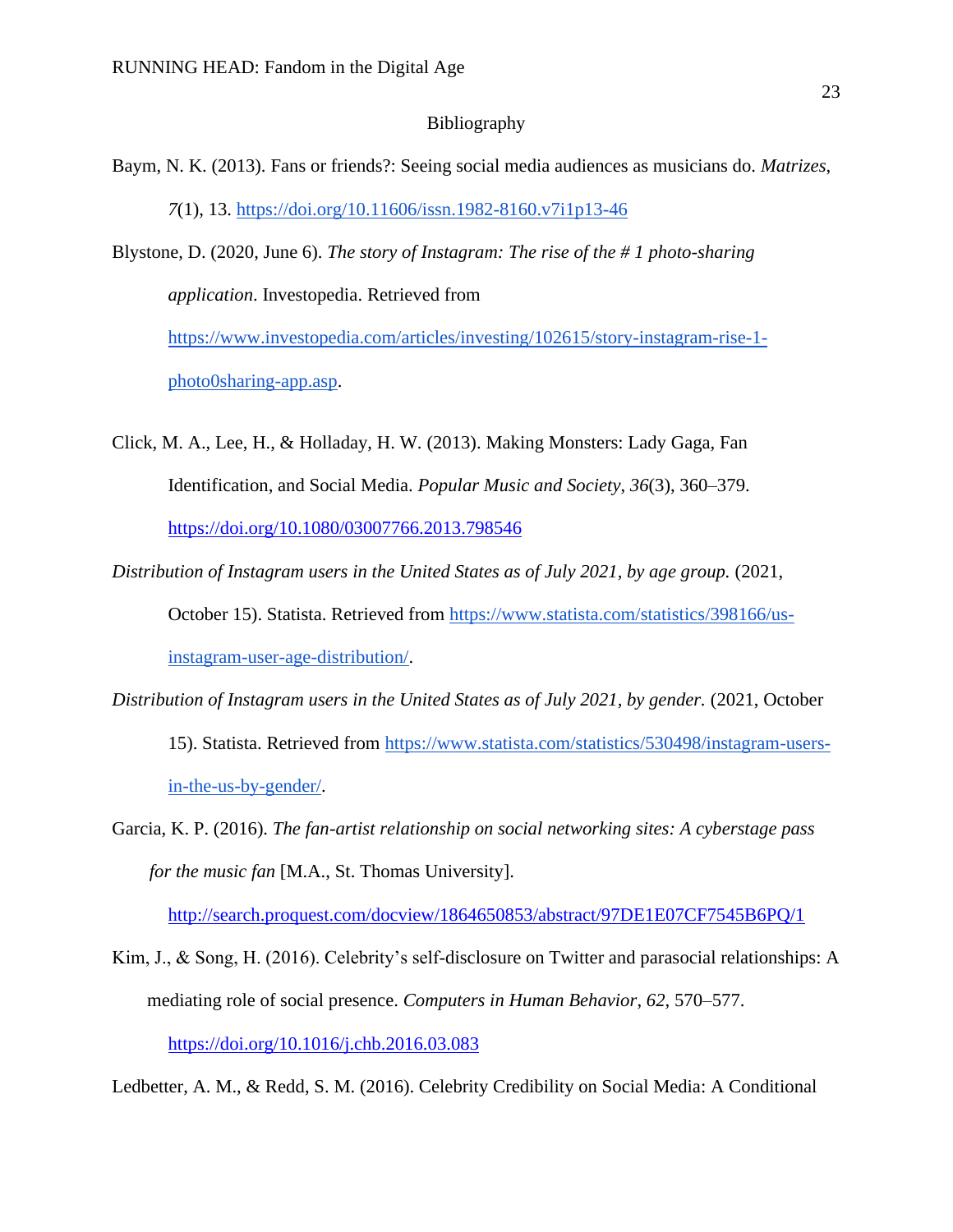Process Analysis of Online Self-Disclosure Attitude as a Moderator of Posting Frequency and Parasocial Interaction. *Western Journal of Communication*, *80*(5), 601–618[.](https://doi.org/10.1080/10570314.2016.1187286) <https://doi.org/10.1080/10570314.2016.1187286>

Leenders, M. A. A. M., Farrell, M. A., Zwaan, K., & Bogt, T. F. M. ter. (2015). How are young music artists configuring their media and sales platforms in the digital age? *Journal of Marketing Management*, *31*(17–18), 1799–1817[.](https://doi.org/10.1080/0267257X.2015.1034158)

<https://doi.org/10.1080/0267257X.2015.1034158>

- *Most popular Instagram activities in the United States as of March 2020*. (2021, January 27). Statista. Retrieved from [https://www.statista.com/statistics/1155196/share-of-instagram](https://www.statista.com/statistics/1155196/share-of-instagram-user-activities/)[user-activities/](https://www.statista.com/statistics/1155196/share-of-instagram-user-activities/)
- *Number of Instagram users in the United States from 2019 to 2023*. (2021, August 31). Statista. Retrieved from [https://www.statista.com/statistics/293771/number-of-us-instagram-users/.](https://www.statista.com/statistics/293771/number-of-us-instagram-users/)
- Pittman, M., & Reich, B. (2016). Social media and loneliness: Why an Instagram picture may be worth more than a thousand Twitter words. *Computers in Human Behavior*, *62*, 155–167[.](https://doi.org/10.1016/j.chb.2016.03.084) <https://doi.org/10.1016/j.chb.2016.03.084>
- Reinikainen, H., Munnukka, J., Maity, D., & Luoma-aho, V. (2020). 'You really are a great big sister' – parasocial relationships, credibility, and the moderating role of audience comments in influencer marketing. *Journal of Marketing Management*, *36*(3–4), 279–298[.](https://doi.org/10.1080/0267257X.2019.1708781) <https://doi.org/10.1080/0267257X.2019.1708781>
- Salo, J., Lankinen, M., & Mäntymäki, M. (2013). The Use of Social Media for Artist Marketing: Music Industry Perspectives and Consumer Motivations. *JMM: The International Journal on Media Management*, *15*(1), 23–41. <https://doi.org/10.1080/14241277.2012.755682>

Tankovska, H. (2021, May 12). *U.S.: Average age of Instagram users*. Statista.